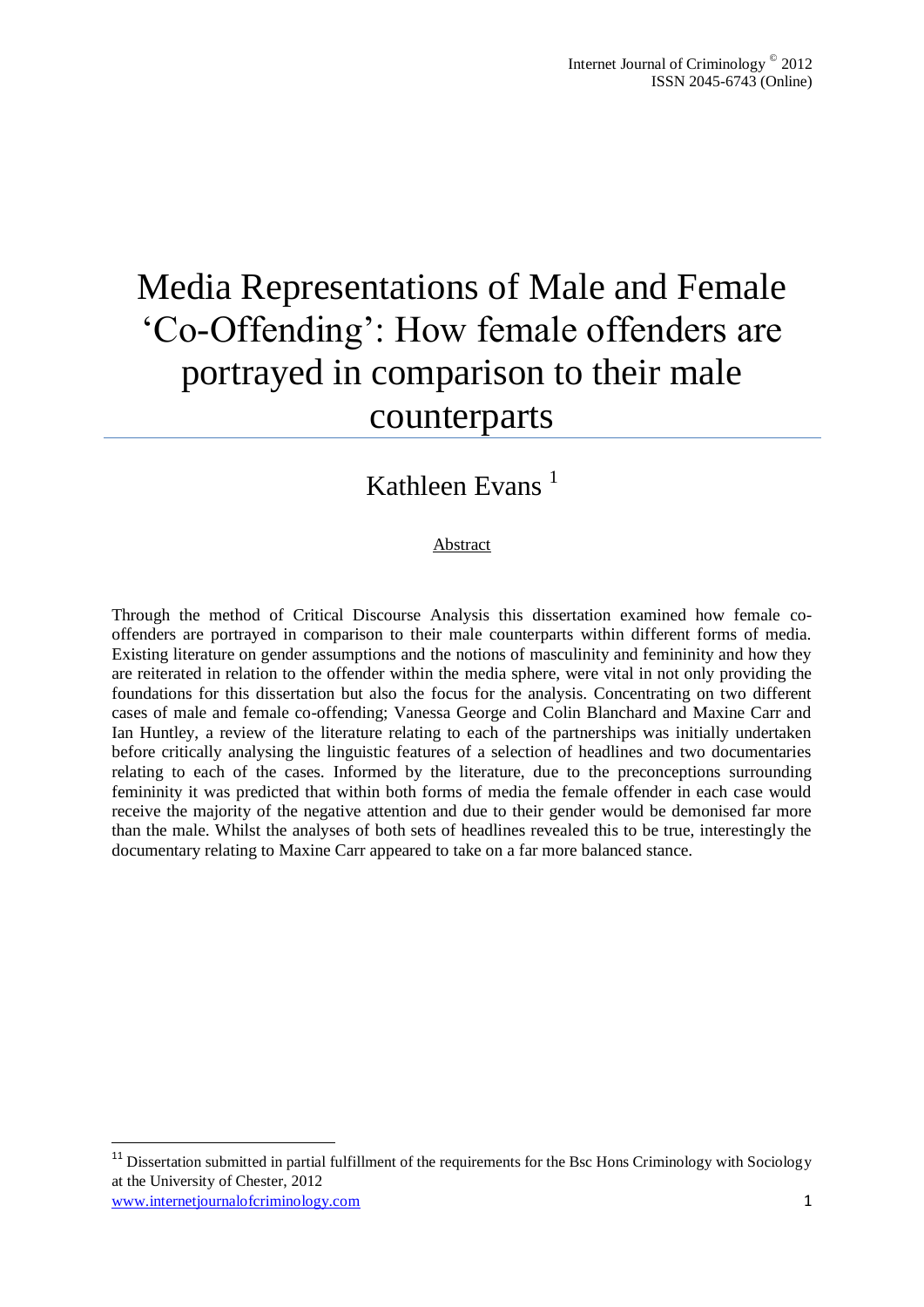### **Acknowledgements**

I would like to thank my supervisor Dr. Karen Corteen for all the support and guidance she has given throughout the dissertation process.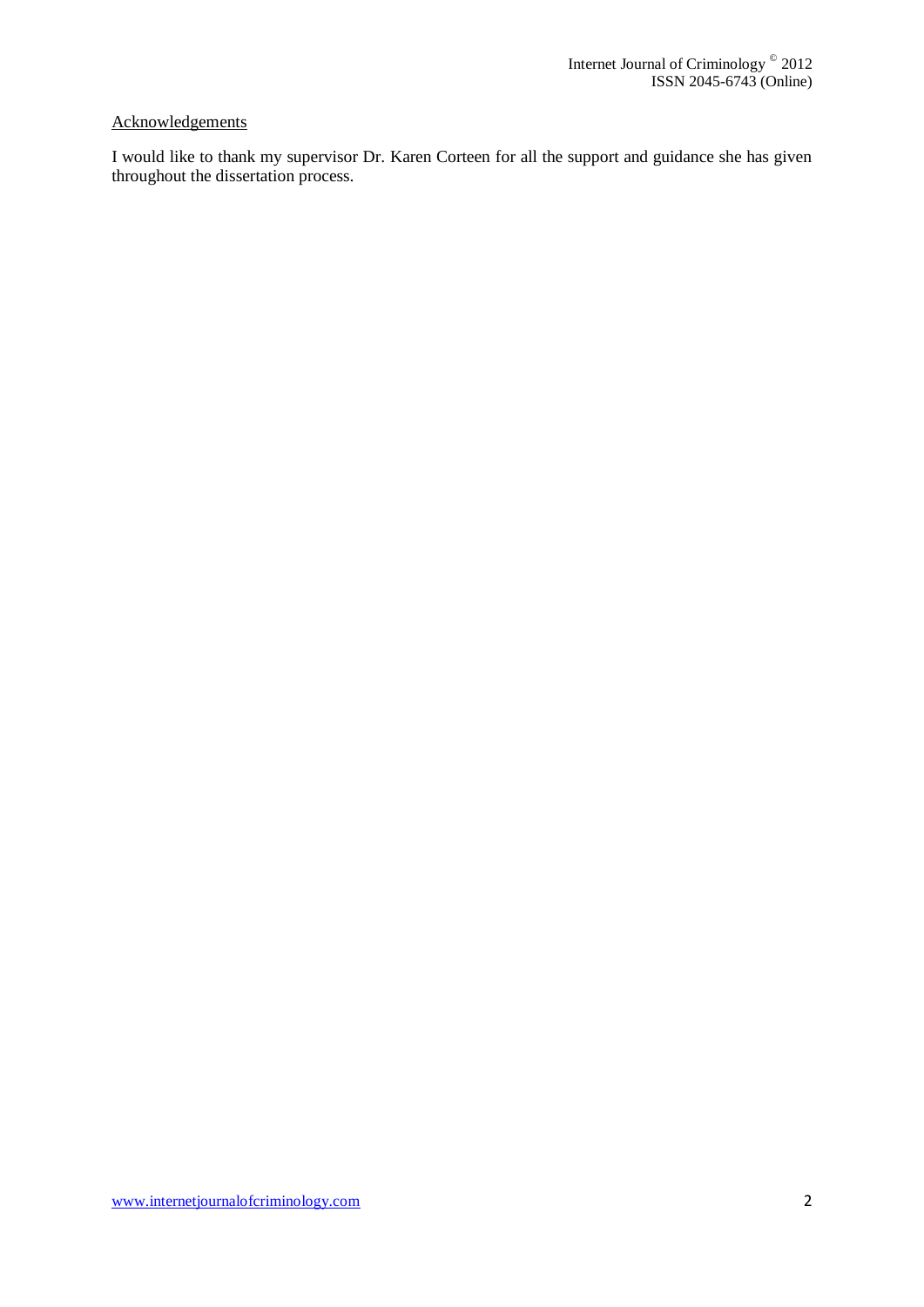## Table of Contents

| $\mathbf{1}$ . |                                                                                           |  |
|----------------|-------------------------------------------------------------------------------------------|--|
| 2.             |                                                                                           |  |
| 3.             | Media Representations of Vanessa George and Colin Blanchard: How active female co-        |  |
|                |                                                                                           |  |
| 4.             | Media Representations of Maxine Carr and Ian Huntley: How passive female co-offenders are |  |
|                |                                                                                           |  |
| 5 <sub>1</sub> |                                                                                           |  |
|                | Data Collection                                                                           |  |
|                | Data Analysis                                                                             |  |
| 6.             |                                                                                           |  |
|                | The Portrayal of Vanessa George and Colin Blanchard within The Sun's Headline Coverage    |  |
|                | of the Trial                                                                              |  |
|                | The Portrayal of Maxine Carr and Ian Huntley within The Sun's Headline Coverage of the    |  |
|                | Trial                                                                                     |  |
|                | 'Vanessa George: Evil Close Up' and 'Being Maxine Car' - The Documentary Portrayal of     |  |
|                | Female Offenders                                                                          |  |
| 7.             |                                                                                           |  |
|                |                                                                                           |  |
|                |                                                                                           |  |
|                |                                                                                           |  |
|                |                                                                                           |  |
|                |                                                                                           |  |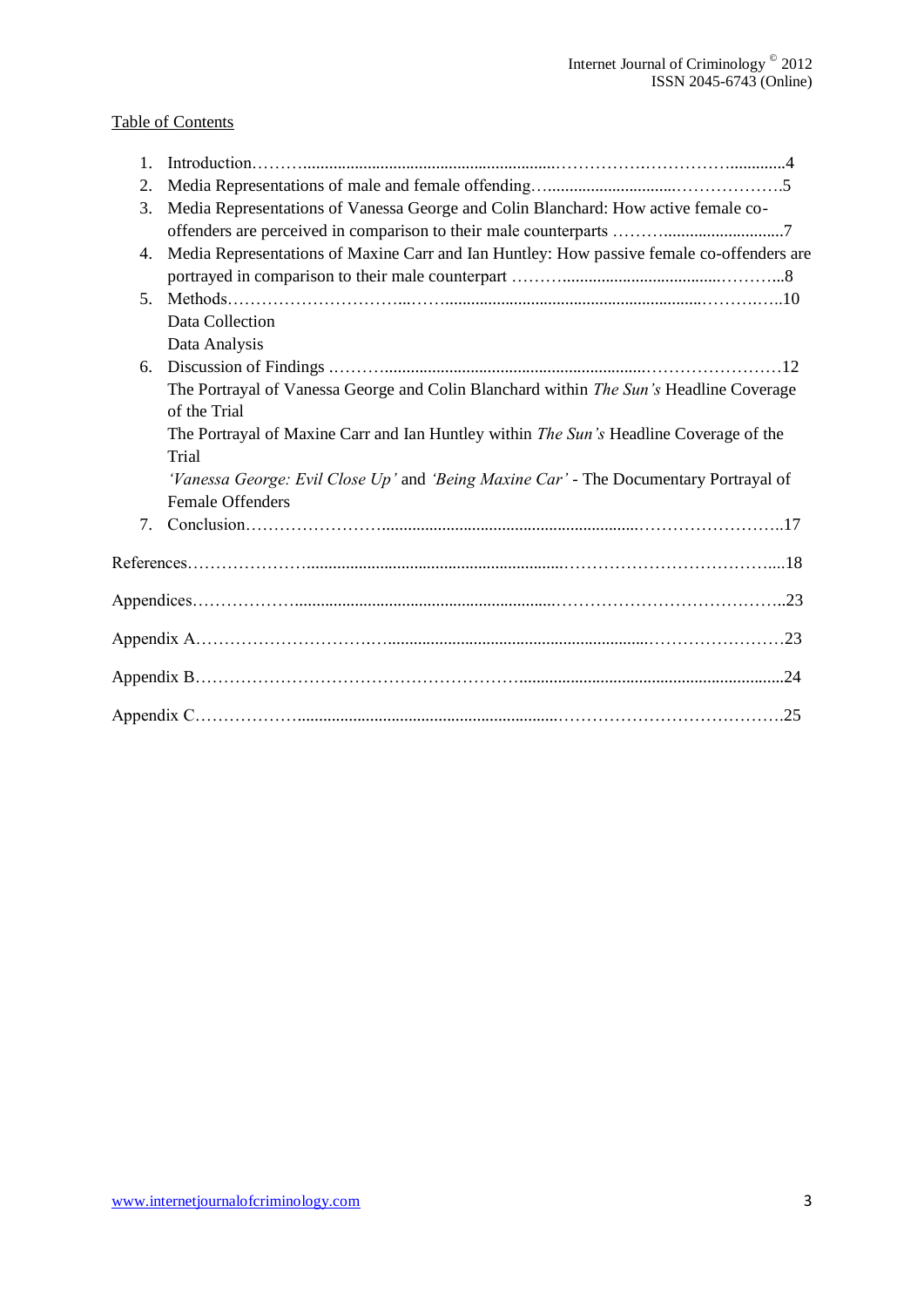#### 1. Introduction

The main area of focus within this dissertation is gender expectations and how they are both featured in, and reinforced by media portrayals of male and female offenders involved in the same crime. In order to examine this relationship two forms of media will be explored; the first newspapers and the second documentaries. The role of the media in reinforcing and influencing the public's perceptions of crime is an essential area of criminological investigation and it is therefore a suitable avenue of study. The introduction aims to introduce the key themes which will be focussed upon within the study as well as providing an overview of the various chapters.

The issue of gender and the disparities it brings in relation to crime is one that has undergone intensive research over recent years, a progression which is often said to coincide with the development of women's rights and supposed equality with men (Tracy, Kempf-Leonard & Abramoske-James, 2009). With this, although it can be said that enhancements have been made in all aspects of the female sphere and indeed within the criminological literature, it is often suggested that the universal subordination of women through the regurgitation of traditional views does in fact still remain extremely prominent within all forms of social and economic arrangements (Tracy, Kempf-Leonard & Abramoske-James, 2009). Considering this, one institution of great interest within this study is the media. Although argued it often resorts 'too readily to gender stereotyping' (Schneider & Kitchen, 2007, p.6), for many such practices act in a way to provide a vital source of both news and entertainment with which crime is often a leading topic (Potter, 2010).

Although frequently 'hidden' or 'taken-for-granted', it is argued that the categorising of gender roles based on patriarchal norms relating to femininity and masculinity continue to hold prevalence within media portrayals of criminality (Meloy & Miller, 2009, p.220). Generalisations such as 'men are rational' and 'women are irrational' or 'men are aggressive' and 'women are passive' effectively undermine the 'multiplicity' of gender and remain to be a common feature within the conventions of wider society (Eckert & McConnell-Ginet, 2003, p.47). Coupled with this female offenders are continually subjected to and judged against the 'ideal woman' often perceived as an unobtainable image of femininity marked as 'docile', 'maternal' and most of all 'obedient' (Snider, 2003, p.355). As a result Lloyd (1995) argues that female offenders are often regarded as 'doubly deviant' as not only do they break the law in its practical sense but also they go against those rules which mark womanhood (as cited in Snider, 2003, p.355).

Whilst there is an abundance of research surrounding the portrayal of both male and female offending within the media, there appears to be a lack of direct comparisons between those men and women who come under the umbrella of co-deviants partaking in criminal activity together (Bexson, 2011). Taking this as a rationale, in order to highlight and readdress the issue of how female criminality is represented this research aims to examine the way in which the cases involving Maxine Carr and Ian Huntley and Vanessa George and Colin Blanchard were portrayed within a selection of newspapers and documentaries. Whilst it can be argued that Maxine Carr is not a true representation of an active female co-offender as she did not in fact partake in the crimes of her partner, the way in which the media constructed her at the time means that her and Ian Huntley were judged as co-offenders therefore justifying the inclusion of them within this study. With this, more often than not the way in which female criminality is both depicted and described varies considerably to that of male criminality (Meloy & Miller, 2009). This study therefore will pay close attention to the way in which each of the chosen forms of media represents male and female offenders and how social expectations can be discerned within these representations. The extent to which gendered social expectations of men and women are reinforced in media reports including newspapers and documentaries will be critically evaluated.

Whilst this study will have a predominant focus on how female offenders are depicted within the media sphere, it is important to acknowledge that both men and women participating in criminal activity often fall victim to gender assumptions and stereotyping (Walklate, 2004). In accordance to men's criminality, discussed in the next chapter, and often to the neglect of female offending much of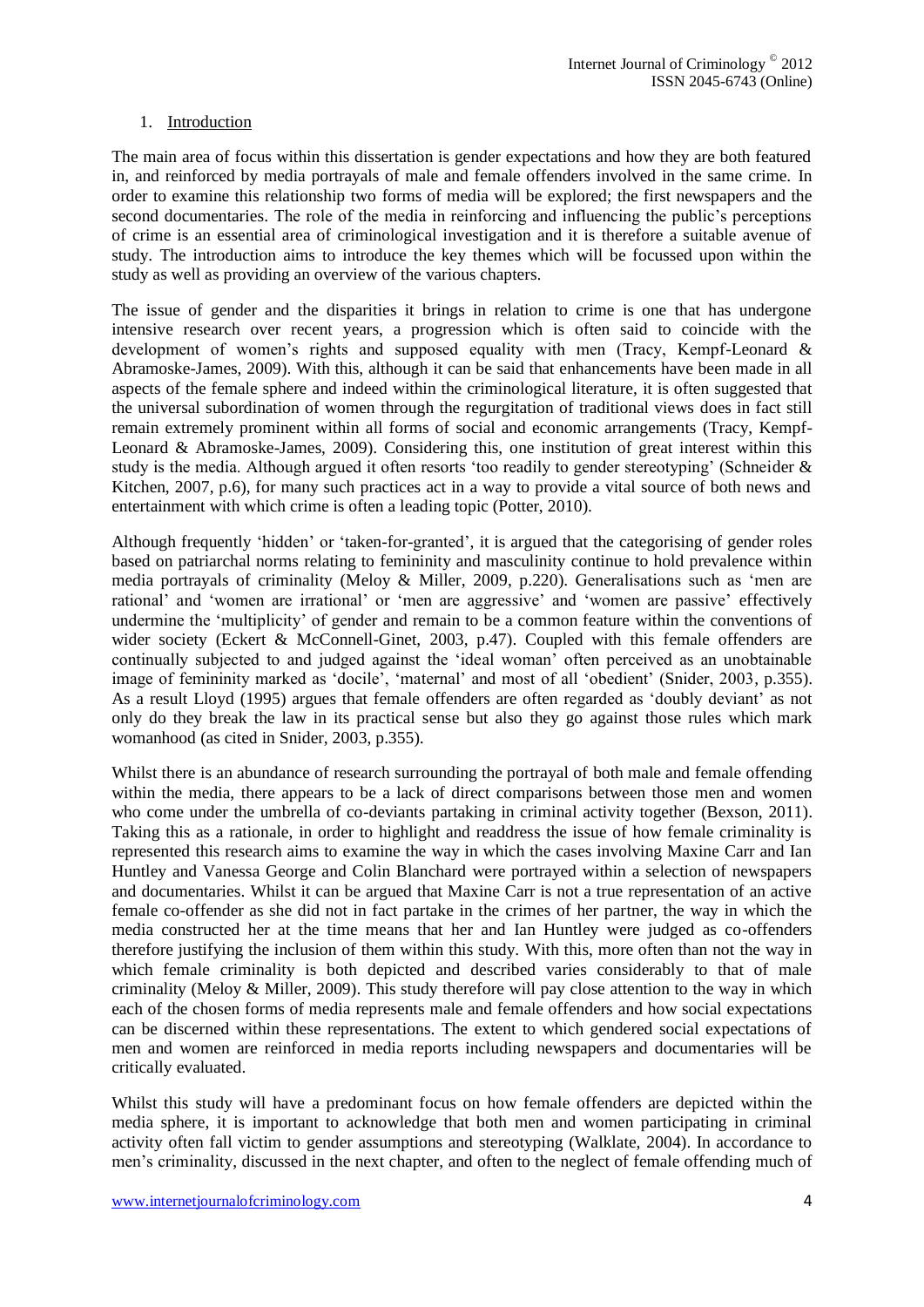the classical debate around crime has centered on trying to understand what it is that drives certain males to break the law and commit criminal acts (Klein, 2010). Early emphasis placed on the biological characteristics of the male offender along with the fact that statistically men commit more crime than women is often suggested problematic in itself for how society perceives both men and women who participate in criminal activity (Siegel, 2011). Ultimately in stressing the male offender the literature has almost depicted such behaviour as the norm to the point in which society should almost accept it whereas the female offender instils complete shock into the public ultimately making them more newsworthy and impacting to some effect on how society perceives them (Carter, 1998). With the above discussion in mind the key research questions for this study are:

- 1. What role does gender play in the way offenders are represented in media?
- 2. Looking at representations of two case studies involving male and female offenders in newspapers, what gender expectations of men and women are reinforced?
- 3. Looking at representations of the two case studies involving male and female offenders in documentary format, what gender expectations of men and women are reinforced?
- 4. What conclusions can be drawn from such representations?
- 5. Do any of the representations pose any challenges to the notion of gender expectations?

#### Overview of Chapters

In order to conduct the study and address each of the research questions fully, an initial exploration must be undertaken into the way in which offending in general is represented within today's media. Forming the basis of chapter one, it is important to consider how male and female offenders are depicted individually before going on to discuss exclusively the portrayal of co-offending by different forms of media. Within this initial chapter concepts of masculinity and femininity and how they are reproduced within the media sphere will be discussed in relation to offending in greater detail. From this, both chapter two and then chapter three will go on to look specifically into the existing academic research surrounding media portrayals of the two cases which will be used for analysis. Chapter two will focus specifically on the case involving Vanessa George and Colin Blanchard, and chapter three will consider the incident concerning Maxine Carr and Ian Huntley. By doing a number of comprehensive literature reviews any disparities or inequalities of particular prominence can be highlighted and used as guide for when carrying out the critical discourse analysis, the method of which will be discussed in the fourth chapter. For each of the cases the findings of the analyses from each of the different forms of media will be critically discussed in reference to the research questions. From this, conclusions from the study surrounding both its findings and effectiveness will be drawn noting how the research can be taken further. With this, the following chapter will discuss how the media represents male and female offending.

#### 2. Media Representations of male and female offending

It is widely acknowledged that the topic of crime and the debates surrounding it have aroused public interest throughout history resulting in its increased sense of newsworthiness and heightened attention from the media (Marsh & Melville, 2009). Although to varying degrees, the media has become an important aspect within criminological literature as it often serves as a platform from which many argue is a key element in the shaping of public attitudes and opinions around criminal activity and offenders (Greer, 2007). With this Gerbner (1995) argues that although the media itself cannot be held accountable as a cause of crime, it is however responsible for the 'exaggerated' sense of 'public alarm' surrounding law and order' and thus the increasing of support for 'repressive solutions' (as cited by Reiner, 2006, p.302). In highlighting how powerful media discourses surrounding male and female criminality can be in both influencing public attitudes as well as directing government action it stresses the need for continued research in this area especially in relation to the disparities evident in how male and female offenders are portrayed and the impact this has (Zilney & Zilney, 2009).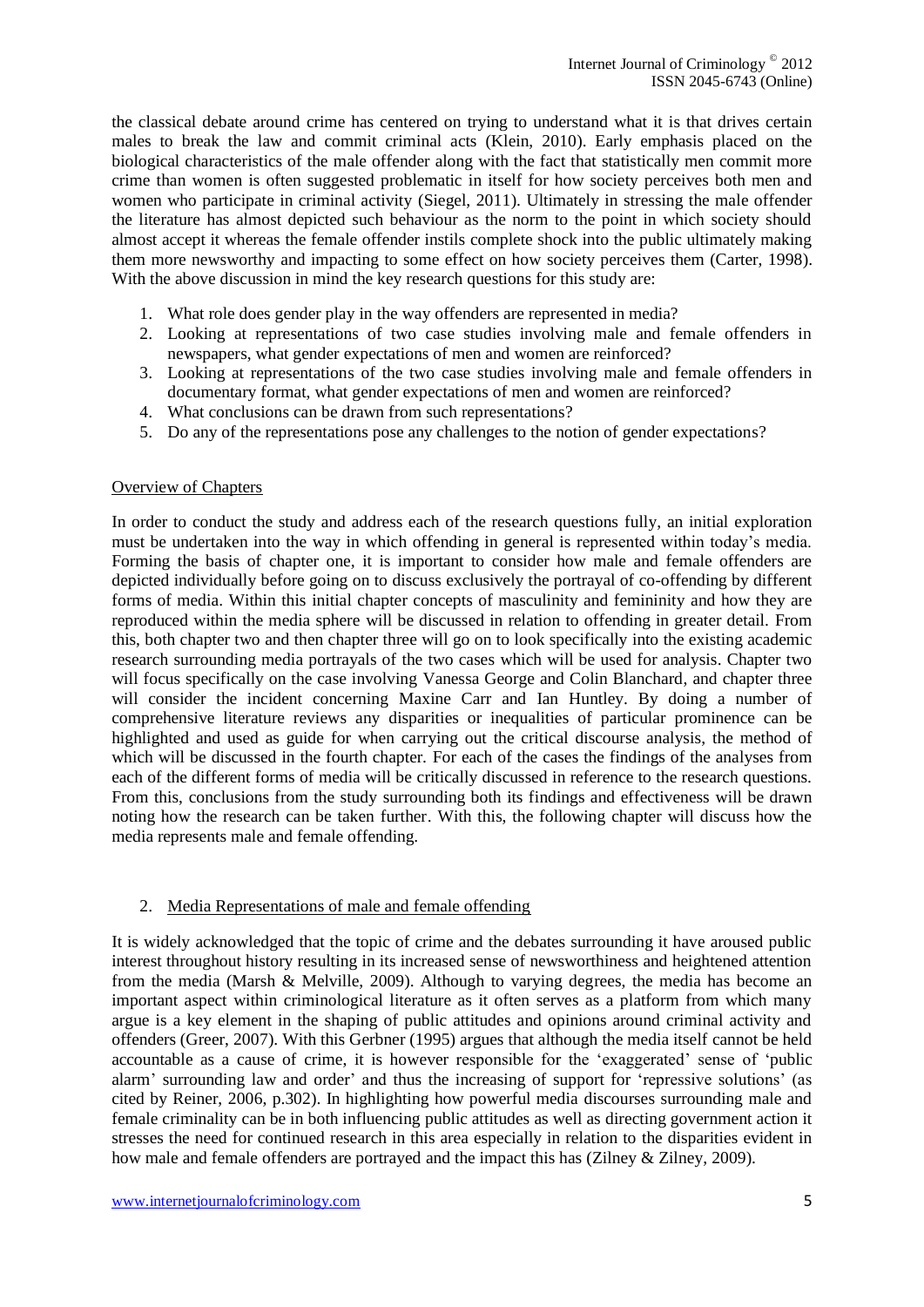Although there is a vast amount of literature surrounding the media and its portrayal of offenders, as noted, it is an area of research which is in need of constant development. One area of academic study which is lacking however is research into the relationship between male and female co-offenders and how they are perceived in today's media (Jones, 2008). As much of the literature agrees the way in which such individuals are both portrayed and as a result judged by society varies a great deal on the basis of gender within all forms of media (Marsh & Melville, 2009). Considering this, previous research recognises and places a great deal of emphasis on the notion of stereotyping and the implications relating to the reproduction of particular gender assumptions associated with the concepts of masculinity and femininity (Herrington & Nee, 2005). According to Rayner, Wall & Kruger (2001), the use of stereotypes in the media provide a 'short-cut' with which a lot of complex information can in fact be simplified to produce a 'character who not only is easily recognised but also is simple to deal with' (p.69).

As the foundations for gender stereotyping, social norms surrounding the roles and expectations of men and women are extremely pertinent in the way in which the media depicts both male and female offenders (Marsh et al, 2006). Although constructed around the biological concept of 'sex', gender roles and the expectations which they incur are in fact socially acquired in a way which enables them to be 'legitimated and perpetuated by values and beliefs embodied in societal institutions and social structures' (Brennan, 2002, as cited in Brennan & Vandenberg, 2009, p.144). As Brennan and Vandenberg (2009) note, women are not considered probable criminals and as a result the way in which they are perceived and the gender expectations to which they are judged by are somewhat different to that of the male. Taking note of Lloyd's (1995) theory '*Doubly Deviant, Doubly Damned'* she pronounces that female offenders are in fact judged and treated far more harshly for their crimes than men as not only have they broken the law in the legal sense but their criminality also signals a transgression from the norms of womanhood (as cited in Marsh et al, 2006). This is a notion which is considered highly prevalent within media portrayals of female offenders and is often said to sanction harsher punishments and sentences (Reiner, 2006).

In contrast for male offenders the notion of masculinity and the typical characteristics which are associated with it, for example, 'aggression and dominance' are often considered at the root of how they are portrayed and the explanations given for their behaviour (Herrington & Nee, 2005, p. 4). Advocates of this argument propose that the particular traits associated with being male ultimately increase a person's inclination to participate in criminal behaviour (Herrington & Nee, 2005). With this and as noted by Marsh & Melville (2009) 'the stereotypical picture of the criminal is of a young male' and undoubtedly it is one which is not only reinforced by much of the literature but also by the majority government statistics surrounding criminality (p.76). With this, Van Schie (1989) highlights that the 'stereotypes about criminal behaviour' are 'very pronounced and predominantly masculine' and therefore society's response to male and female offenders differs significantly (as cited in Brennan & Vandenberg, 2009, p.332).

It could be supposed therefore that if men commit the majority of the crime then the coverage a female offender receives should be at a minimum, however this does not appear to be the case as it is argued that they do in fact account for 'one third of violent crime stories in the media' (Marsh & Melville, 2009, p.77). Considering this, many argue that the supposed 'newsworthy' nature of female offending is one which is 'likely to capture the public's imagination' as such behaviour not only breaks the law in the legal sense but also goes against the socially constructed norms of society to which it is said both men and women feel pressure to conform to (Jones, 2008, p.148). Considering this in conjunction with the portrayal of male and female co-deviants, as noted by Marsh and Melville (2009), the existing perceptions surrounding the female means within such a paring it is the women participant who not only receives the majority of the media glare but also the resulting condemnation. With this the following chapter will focus specifically on media representations of Vanessa George and Colin Blanchard.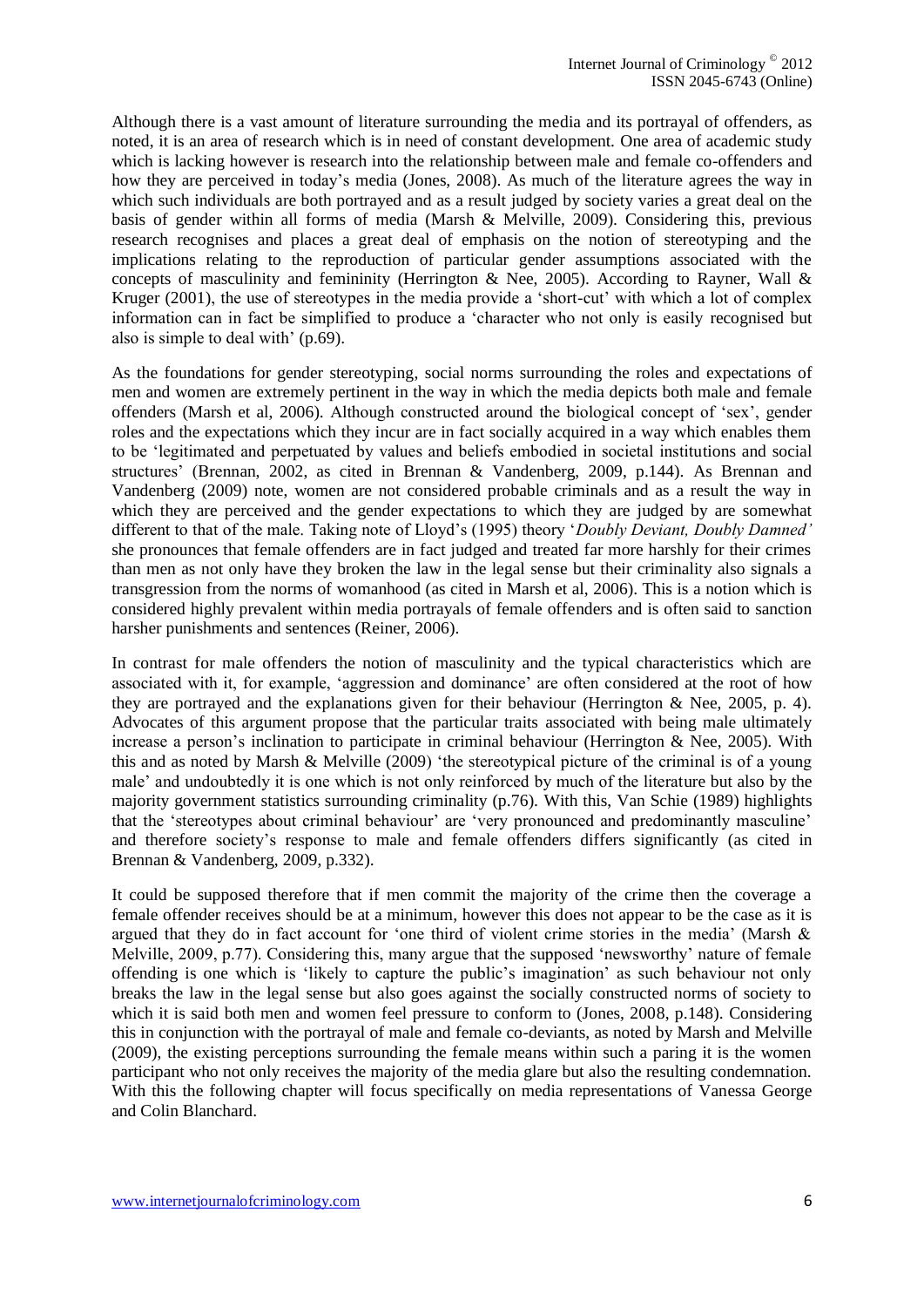3. Media Representations of Vanessa George and Colin Blanchard: How active female cooffenders are perceived in comparison to their male counterpart.

The case involving Vanessa George and Colin Blanchard was one that catapulted the notion of female offending and the panic surrounding it straight back into the public spotlight (Bexson, 2010). Before carrying out the analysis regarding the media portrayal of George and Blanchard it is important to firstly in this chapter to consider the existing research and literature surrounding this case. At midnight on Monday 8 June 2009, two days after the arrest of Colin Blanchard, mother of two and nursery worker Vanessa George was taken into custody on the suspicion of possessing indecent images of children [\(www.bbc.co.uk,](http://www.bbc.co.uk/) 2010). From this, both Blanchard and George along with a second female co-offender Angela Allen, went on to be charged and convicted of an array of offences including sexual assault and making, possessing and distributing indecent images of children (BBC, 2010). Although all three individuals were found guilty of similar offences the media attention which each offender received and subsequently the way in which they were portrayed at the time differed immensely with much of the emphasis placed on George (Bexson, 2010). This is primarily demonstrated by the fact that whilst Blanchard was the first to be arrested it was not until George was taken into custody that the case hit the headlines [\(www.bbc.co.uk,](http://www.bbc.co.uk/) 2010). For this reason this study will have a predominant focus on how the media represented George and Blanchard themselves during this time as well the offences they committed.

Whilst specific academic literature relating directly to this case is fairly limited, most likely because it is one which has occurred relatively recently, many of the studies which have been done in this area are conscious of the fact that there are severe discrepancies in the way each individual was represented in media at the time (Bexson, 2010; Lee, 2011). Considering this, many of the themes and theories already mentioned within this study are considered of great significance when looking at different portrayals of George and Blanchard and the response the crimes of these individuals ultimately evoked from the general public. Lloyd's work (1995) entitled *Doubly Deviant, Doubly Damned* and the continued presence of social norms and gender expectations within society are argued to be of particular importance when attempting to explain the disparities present (Duncan, 2010).

Women have traditionally and continue to fulfil a number of caretaking roles to children 'as parents, teachers, nurses and youth workers' (Duncan, 2010, p.7). With this women are more likely to be viewed as the gender that is 'protective' of children rather than 'exploitative' of them (Duncan, 2010, p.4). Many argue that these common sense assumptions derived from historical constructions surrounding gender norms not only play a key role in the demonization of female offenders within modern media, but also have resulted in fewer safeguards being put in place to protect children, something particularly evident within the case of George (Duncan, 2010). With this Duncan (2010) argues, existing expectations combined with a general lack of knowledge about female sex offenders has ultimately resulted in 'easy access' to children without appropriate 'supervision and oversight' (p.4). It is the emphasis placed upon the need for women to fulfil these roles which Stevenson (2008) argues increases the 'condemnation heaped upon' those 'fallen' women who fail to meet such expectations within the media, and within society, to the extent that it is far greater than that experienced by a male who has committed the same crime(p.148).

Being a nursery worker as well as a mother, George is a prime example of a woman who is perceived as 'doubly deviant' as not only has she broken the law in its legal sense but also those social laws constructed around gendered norms (Jones, 2008, p.148). Many believe that it is George's betrayal and violation of these traditional stereotypical roles 'in particular' as well as the legal laws in place which justifies the extensive media coverage she received in comparison to her male co-offender Colin Blanchard (Duncan, 2010, p.7). Although, as highlighted by the literature, male co-offenders like Blanchard are also subject to harsh scrutiny within the media many argue that such attention remains to be less severe than that given to the female counterpart (Rowbotham, 2008).Despite individuals like Blanchard often being described as 'evil or twisted in their child abuse', Rowbotham (2008, p.115) argues that the very notion of masculinity can act by way of an excuse. Whereas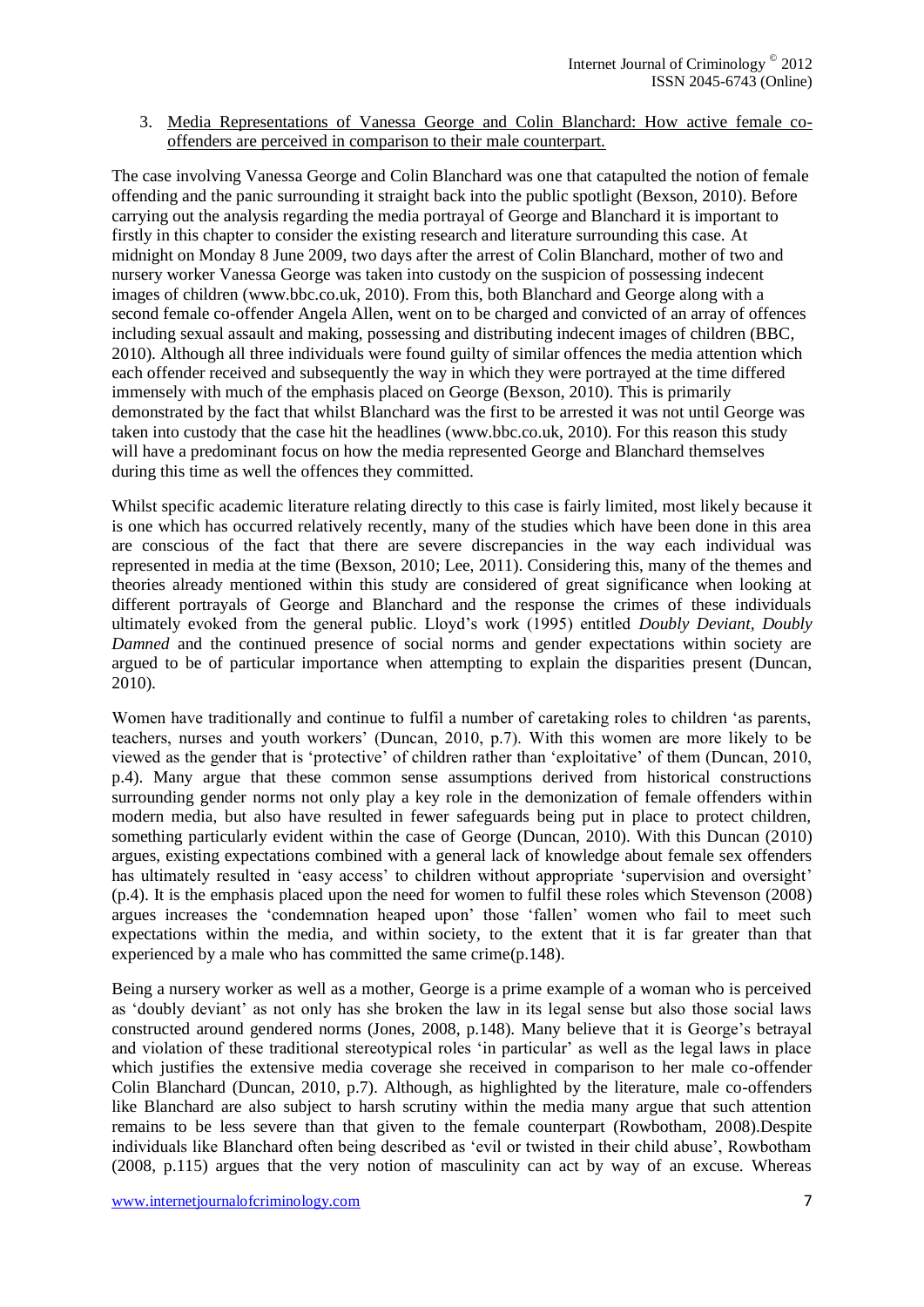femininity appears to ultimately 'enhance outrage', 'masculine instincts' on the other hand are considered to 'explain, if not justify' such behaviour' (Rowbotham, 2008, p.115).

According to Greer (2011), until fairly recently media representations of traditional stereotypes and gender roles have in effect falsely reassured society that 'ordinary' people and especially women do not commit sex offences (Stevenson, 2008, p.122). However the increased sense of newsworthiness attached to female offenders, especially those involved in violent or sexual crimes for example Myra Hindley and Rose West has in effect propelled individuals like that of Vanessa George to the forefront of media attention. As a result, Stevenson (2008) argues that contemporary media coverage especially within the English press has in fact 'effectively destroyed such fragile, albeit illusory, security' that women are incapable of such acts (p.112). Considering this idea of society's false sense of security and the media's possible motive to remove this, as highlighted by the literature, continual references are made to George's life as a 'law-abiding child care worker' before she committed the crime (Clarkson, 2011, p.6). Stevenson (2008) argues, that the way in which different forms of media has in fact represented female offenders like George has ultimately resulted in a shift in public fears from 'the male stranger waiting at the school gates' to those women entrusted with the care of children (p.112).

In addition to a female co-offender's actions being judged more harshly within the media than the males the relevant literature also raises concerns surrounding how George's physical appearance was portrayed at the time (Lee, 2011). Although an offender's aesthetics are undeniably irrelevant to their actions, it is argued that female perpetrators of crime are depicted as either 'treacherously beautiful or hideously repulsive' (Lee, 2011, p.xxvii). According to Lee (2011) in the case of George and Blanchard the nursery worker was 'habitually referred to as 18 stone Vanessa George', as if to emphasise a sense of abnormality and distance her from the stereotypical features associated with being a female (p.xxvii). The presumptions surrounding what it is to be a woman and how these relate to female perpetrators of crime can be seen to be reflected in the work of Lombroso and Ferrero (1895) who argue that a woman who behaves in a cruel way is perceived as 'betraying her nature' and in a sense is essentially more male than female (as cited in Lee, 2011, p.xxvii). As noted in the early literature 'rarely is a woman wicked but when she is she surpasses the male', from this it is obvious that past prejudices and stereotypes inherent within history still remain to have prevalence within today's society to the extent that the criminal activity of a female is considered far worse than that of a male (Lombroso & Ferrero, 1985 as cited in Lee, 2011, p.xxvii). Following this, the next chapter will go on to critically explore media representations of Maxine Carr and Ian Huntley. However whereas this chapter documents the media treatment of an active female co-offender the chapter will convey the media treatment of a passive female co-offender.

#### 4. Media Representations of Maxine Carr and Ian Huntley: How passive female co-offenders are portrayed in comparison to their male counterpart.

The case involving Maxine Carr and Ian Huntley and the death of two Soham schoolgirls, Holly Wells and Jessica Chapman in 2002, is one that has attracted intense public attention and media scrutiny since the initial coverage of the girl's disappearance began (O'Brien & Yar, 2008). It sparked the media to not only become 'heavily embroiled' in the initial search for the children but also their killers with both Huntley and Carr a prominent feature of the case from the outset (Wykes & Welsh, 2009, p.20). For the purpose of the study, it is important before analysing the two chosen forms of media relating to this case that research into the relevant academic literature surrounding the representations of Carr and Huntley is undertaken. Taking note of themes and concepts which have already been highlighted for example, 'Doubly Deviant, Doubly Damned' and the continued presence of gender expectations within society, it is vital that these be explored amongst other issues including the construction of Carr as an accomplice with direct reference to the case.

www.internetjournalofcriminology.com 8 Unsurprisingly, and as demonstrated specifically by the Soham case, crimes involving offences such as murder or sexual abuse towards children evoke a harsh and punitive response from both the mass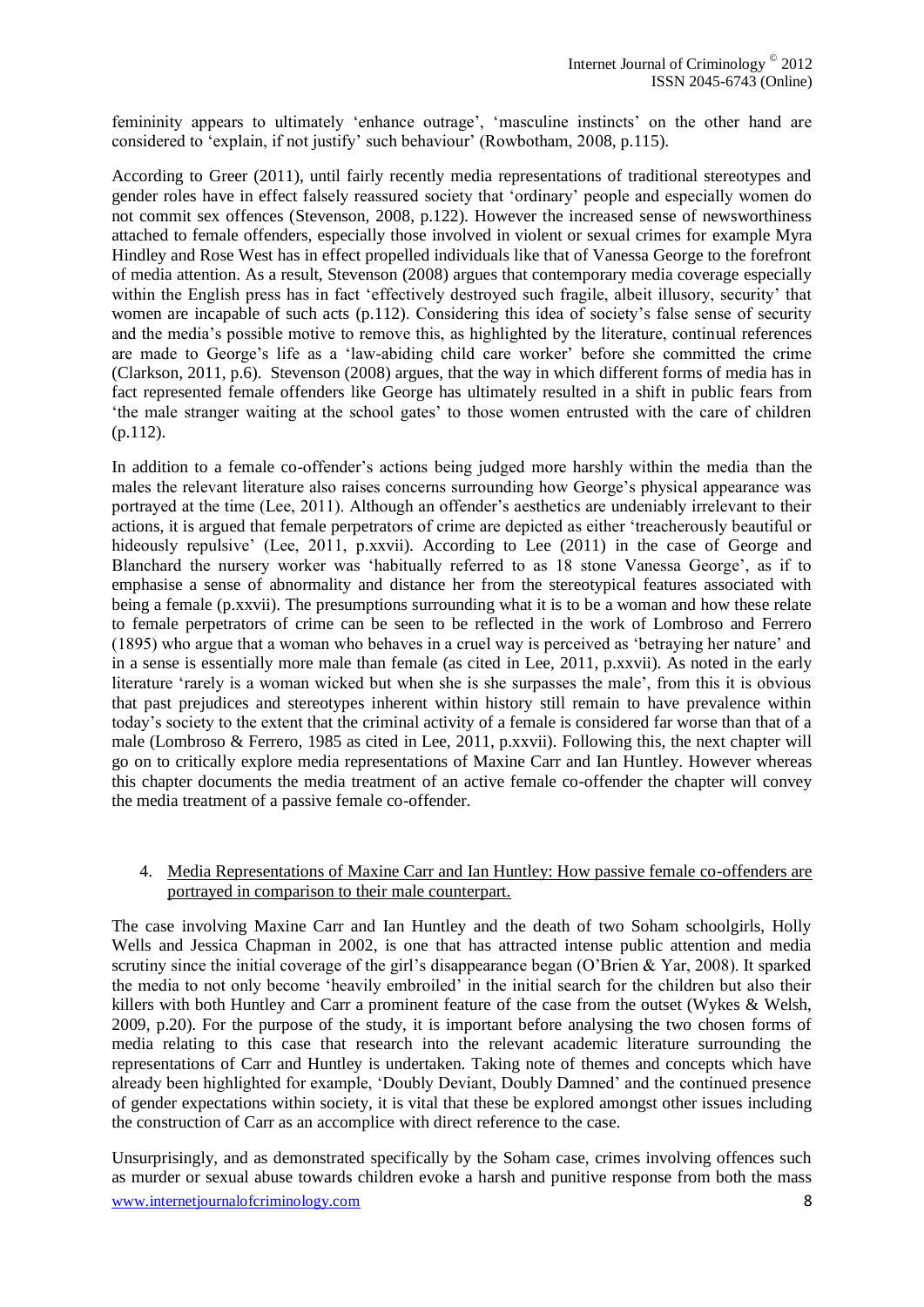media and the general public (Marsh & Melville, 2009). With this, as argued by Marsh and Melville (2009), in relation to those incidents involving male and female co-offending the majority of the attention is 'always focussed' on the woman participant no matter how significant her involvement in the crime actually is (p.119). This concept is hugely prevalent in relation to Carr as despite having no participation in the kidnap or murder of the two girls the negative media attention awarded to her 'has been and continues to be relentless' (Marsh & Melville, 2009, p.119). Although initially charged with two counts of assisting an offender, Carr was in fact cleared of these offences and was instead convicted of arguably the far less serious crime of conspiring to pervert the course of justice (Jones & Wardle, 2010). From this it is argued by Jones and Wardle (2010) that the public's hatred for Carr has in fact in a sense 'been both extreme and transparent' as such action 'would not usually merit such fierce public feeling' (p.53).

With much of the media coverage focussed upon the 'unthinkable idea' that a women could be in some way involved in an act of violence or abuse towards a child (Marsh & Melville, 2009, p.119), it becomes increasingly apparent that the media's portrayal of the case 'told a very different story' to that which established the basis of Carr's sentence (Jones & Wardle, 2008, p.54). From the instant Carr was first implicated in the murders of the two girls it is often argued that the tabloid press deliberately sought to 'build her up into a national hate figure' to which many would argue they did in fact succeed (Crook, 2010, p.292). In a study conducted by Jones and Wardle (2008), they found that a number of the newspapers reporting on the case did in fact format their accounts in a way which 'could only encourage readers to draw misleading conclusions' relating to Carr's actual involvement in the murders (p.53). From this Knowles (2004) argues that through her association to Huntley and his crimes, the media were able to portray Carr in a way which meant her genuine role in the offence was in fact obscured.

As noted previously, female criminality has been and continues to be a considerably newsworthy topic (Weatherby, Blanch & Jones, 2008). Through the portrayal of Carr and Huntley as equals it successfully encouraged the misconception amongst the public that her crime was of equal severity to his (Jones & Wardle, 2010, p.53). Whilst it is argued that there are a number of factors which could have aided the increasingly negative portrayal of Carr in the media, it is her gender and the common sense assumptions which go along with it that has been put forward as the most prominent (Jones & Wardle, 2008). With reference to Lloyd's (1995) study, O'Brien and Yar (2008) note that 'opprobrium' heaped upon the female co-offender is a direct result of the perception that not only have they broken the law in the criminal sense but 'they have also deviated from their natural womanly roles' characteristic of the patriarchal society (p.81). In this sense it is argued that the media's exaggerated portrayal of Carr's culpability in this case does in fact demonstrate the 'institutionalised misogyny of journalists directed at any women who transgresses the conventions of femininity' (Wykes & Welsh, 2009, p.23).

Jewkes (2004) notes that women like Carr who are some way 'involved or implicated in a very serious crime' are frequently 'punished symbolically' by the press (p.114). Considering this, through the media's false construction of Carr as an 'accomplice' to Huntley (Jones & Wardle, 2010, p.53), she is placed into the unforgiving category of the 'fallen woman' characterised by individuals like Rosemary West and Myra Hindley (Marsh & Melville, 2009, p119). Considered 'the most entrenched template for representing female offenders' (Jones & Wardle, 2010, p.59), similarly to Hindley and West, Maxine Carr is often portrayed as an 'inhumane monster' (Edwards, 2006, p.60). Whilst it is argued by Simpson and Mayr (2010) that the condemnation of Huntley in this case is to be expected, in contrast the vilification of Carr through association appears to be somewhat unjustified.

Although there is no doubt that Carr's choice to withhold information from the police and provide her guilty partner Ian Huntley with a false alibi is criminal and thus cannot be ignored, it is argued by Wykes & Welsh (2009) that in the end Carr's lies did in fact do very 'little damage' to the investigation process (p.23). For her crime, Maxine Carr received a three and a half year custodial sentence and was granted indefinite anonymity on her release due to the increased fear for her safety often suggested to be a direct result of the harsh media focus (Welsh, Greenwood & Banks, 2007).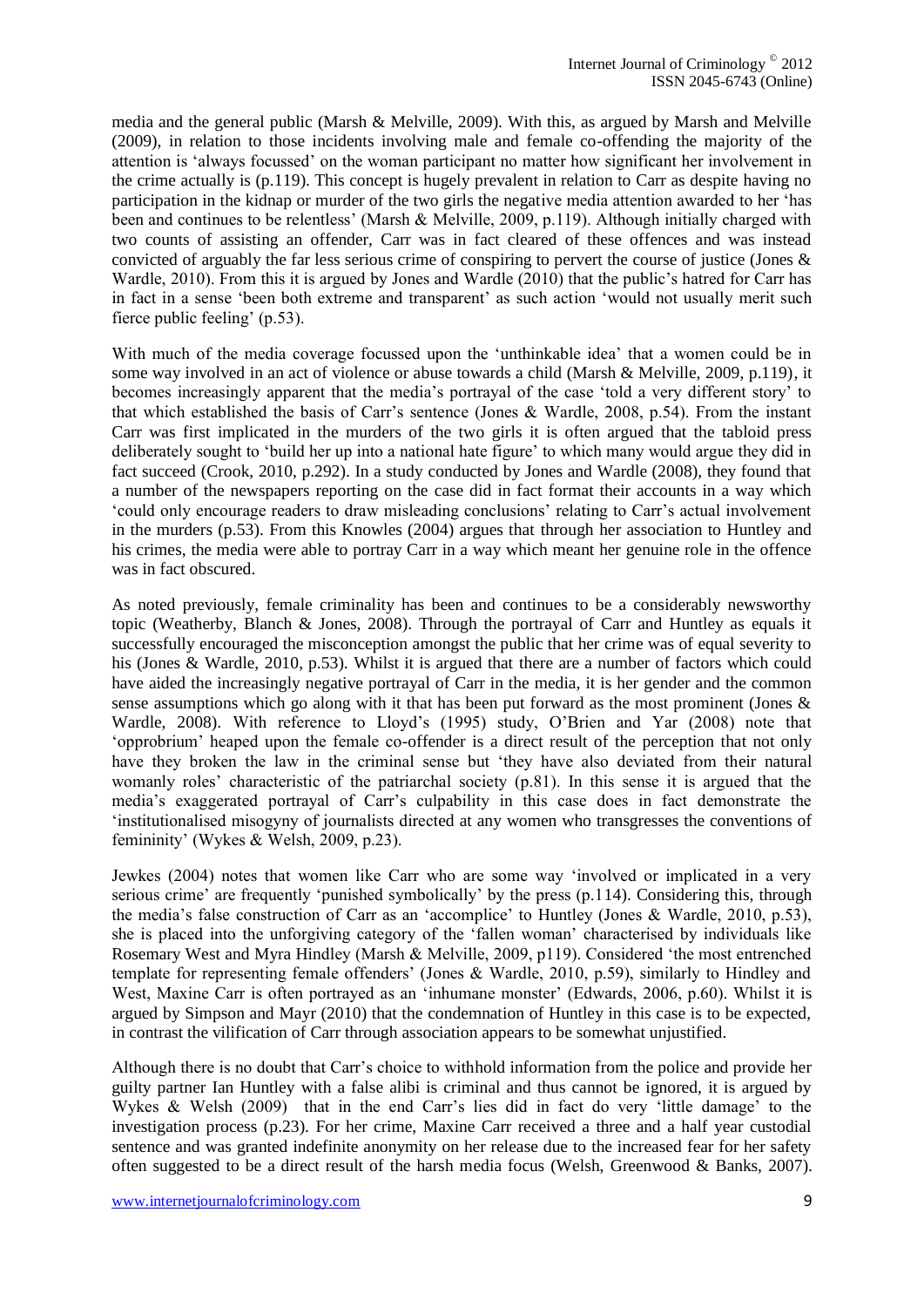Whilst it can be argued that Carr and Huntley are not a true representation of male and female cooffending as they did not in fact act together, through the media's portrayal of the two as equals they are systematically judged in the light of being co-deviants (Jones & Wardle, 2010, p.63). With this, Jones and Wardle (2009) argue that the 'mythical narrative' attached to couples who commit a crime together does in fact double the capacity for 'journalistic titillation', something which appears to feature heavily in the tabloid coverage of this case (p.63). Before a primary analysis of the different forms of media is undertaken, the next chapter will go on to explain the research method of critical discourse analysis which will be utilised for this investigation.

#### 5. Methods

In this study, the method of a critical discourse analysis (CDA) (Simpson & Mayr, 2010, p53) has been chosen in order to investigate the concept of gender expectations within media portrayals of male and female co-offending. This form of analysis will be used as an interpretative framework to examine the ways in which dominant beliefs surrounding male and female criminality are portrayed in both documentary format and in the headlines of print newspaper reports. According to Van Dijk (2003) CDA has a primary focus on the way 'dominance and inequality are enacted, reproduced and resisted' by oral and written communication in the 'social and political context' (p.352). Consequently, with much of the literature suggesting that the media's vilification of women who offend is a direct result of patriarchal preconceived notions surrounding femininity, this method of analysis appears most suitable in attempting to address the key research questions noted in the introduction of the study (Weatherby, Blanch & Jones, 2008).

With reference to the two chosen cases of Vanessa George and Colin Blanchard, and Maxine Carr and Ian Huntley, it is argued that such discourses which relate to the 'production of knowledge through language' not only generate the possibility to 'limit' the 'construction of a topic in a certain way' but can, in effect also, 'enable' it (MacRitchie & Seedat, 2008, p.339). In relation to gender, the common thought amongst many critical discourse analysts is that whilst substantial improvements have been made in the status and position of women in past decades, discursive gender domination does in fact still remain (Van Dijk, 2008). With this, whilst arguably the portrayal of female inferiority within the media sphere has taken on a more subtle and indirect form (Van Dijk, 200), Javed and Mahmood (2011) note that through the use of CDA those 'ideologies or assumptions' attached to gender inequality concealed in 'the words of our written texts or oral speech' can be exposed (p.121).

#### Data Collection

The body of data for this study has taken on two formats. Both a selection of newspaper headlines and two relevant documentaries relating to each of the cases have been chosen. With reference to the use of newspaper headlines, due to the wealth of coverage each case received, in order to refine the search only those articles from the tabloid paper '*The Sun'* will be used for analysis. Known as a 'red top' tabloid, although The Sun is marked by its 'sensational' and 'often salacious' content, it has been selected for analysis within this study as it continues to be the most popular daily newspaper within the United Kingdom (McNair, 2009, p.5). Further to this, the headline is often considered the key element in attracting readers ultimately setting the tone for the rest of article and is therefore appropriate for analysis (Ptashchenko, 2008). In contrast to the sensationalistic end of the spectrum, the two documentaries which have been chosen; 'Being Maxine Carr' and 'Vanessa George: Evil close up', it is argued are to provide a more factual based account (Hill, 2007).

Whereas finding the documentaries was relatively easy as for each case there was only one documentary which was of relevance and both were readily available over the internet on either 'YouTube' or '4od' (Channel Four on Demand), the selection process for the newspapers articles was slightly more complex. In order to retrieve a sample of a suitable size the search was focussed specifically on the news coverage during the first two weeks of each of the trial processes. This time period was chosen because as Farr (2001) notes, the extensive media coverage awarded to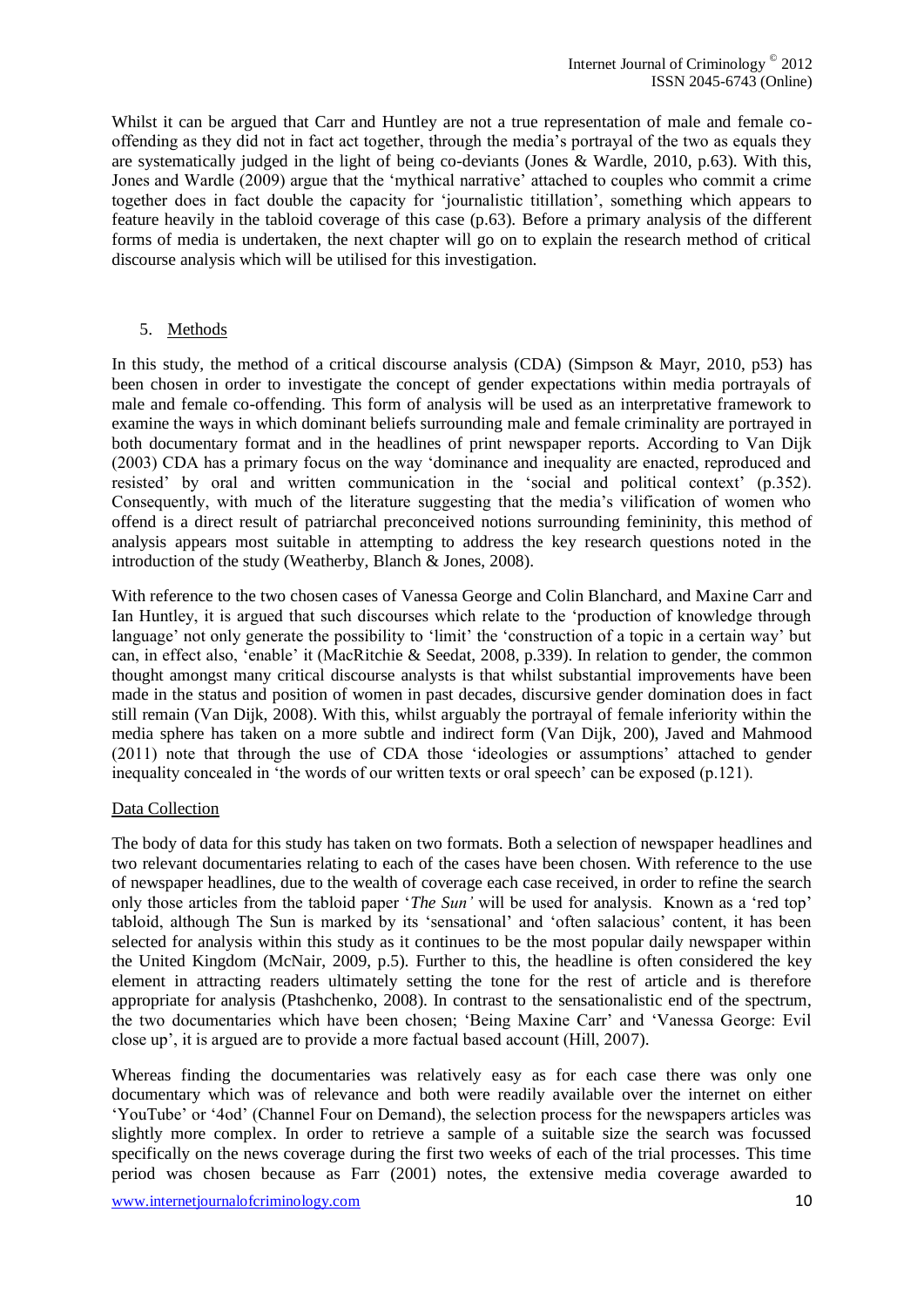newsworthy trials does in fact demonstrate how the notion of 'evil', a current theme throughout the literature surrounding female criminality, is frequently 'dramatized' within the press particularly in the early stages (p.75).

Using '*The Sun's'* online database two searches were conducted, the first using the key words 'Maxine Carr and Ian Huntley' and the second using 'Vanessa George and Colin Blanchard'. Each of the searches was then refined by date which in the case of Vanessa George and Colin Blanchard was; 1<sup>st</sup> October, 2009 until 15<sup>th</sup> October, 2009, and in the case of Maxine Carr an Ian Huntley was; 6<sup>th</sup> November 2003 until 20<sup>th</sup> November 2003, ensuring a suitable sample was successfully obtained. From the collection of articles the headlines were then retrieved for analysis. There were no ethical issues to consider as all the information that has been retrieved was done so from the public domain.

#### Data Analysis

In order to carry out a comprehensive critical discourse analysis Fairclough's (1992) 'three tiered' approach (see Figure 1) will be applied to the data (as cited in Simpson & Mayr, 2010, p53). This model is comprised of three individual dimensions the first of which is the concept of 'discourse as text' (Blommaert, 2005, p.29). Deriving from the concept of 'Critical Linguistics', this step in the investigation process involves an in depth analysis of the linguistic features present in both the documentaries and the selected newspaper headlines (Simpson & Mayr, 2010, p.50). Often regarded as the 'precursor' to CDA, critical linguistics seeks to 'demonstrate that grammatical and semantic forms' in texts, whether that be written or spoken, are capable of becoming 'ideological instruments' which can be used to 'make meaning' as well as 'categorize and classify' certain individuals (Simpson & Mayr, 2010, p.50).

With this, the 'ideological significance' of grammar, semantics and vocabulary is of particular interest within this study of how female criminality is portrayed in media (Simpson & Mayr, 2010, p.50). Focussing on specific linguistic features, a systematic analysis of the two forms of data will be carried out. Exploration into the choice and pattern of vocabulary will be undertaken, paying attention to the deliberate use words as well as the use of specific linguistic techniques such as metaphors and alliteration (Blommaert, 2005). In addition, close consideration will also be given to both grammatical aspects such as transitivity and modality as well as those features linked to semantics such as the inclusion of emotive and heightened language (Blommaert, 2005). By identifying the use of particular techniques and considering there usage alongside the research already conducted into the existing literature, specific conclusion can be drawn relating directly to the specific research questions outlined in the introduction.

Whilst the linguistic analysis is an important aspect of the study, the method of CDA has been selected as it is a framework which not only attempts to explore the text itself 'but also its production and interpretation' within a wider social context (Simpson & Mayr, 2010, p53). With this the second dimension to Fairclough's (1992) method of discourse analysis is discourse as 'discursive practise' (as cited in Blommaert, 2005, p.29). This refers to the production, circulation, distribution and consumption of both the newspapers and documentaries within this study (Blommaert, 2005). Coupled with this is the third dimension to the model which is the consideration of discourse as 'sociocultural practise' (Simpson & Mayr, 2010, p53). Relating to the regurgitation of particular ideologies throughout time, it is also important alongside the textual analysis to contemplate how the common sense assumptions surrounding women are continually reproduced over time (Blommaert, 2005, p.29). In following this method this study aims to not only highlight the underlying ideologies within media representations of female offenders but also unpack the layered notion of discourse inextricably linked to this process. The following chapter comprises of a primary analysis of the media representations to be critically explored in this research.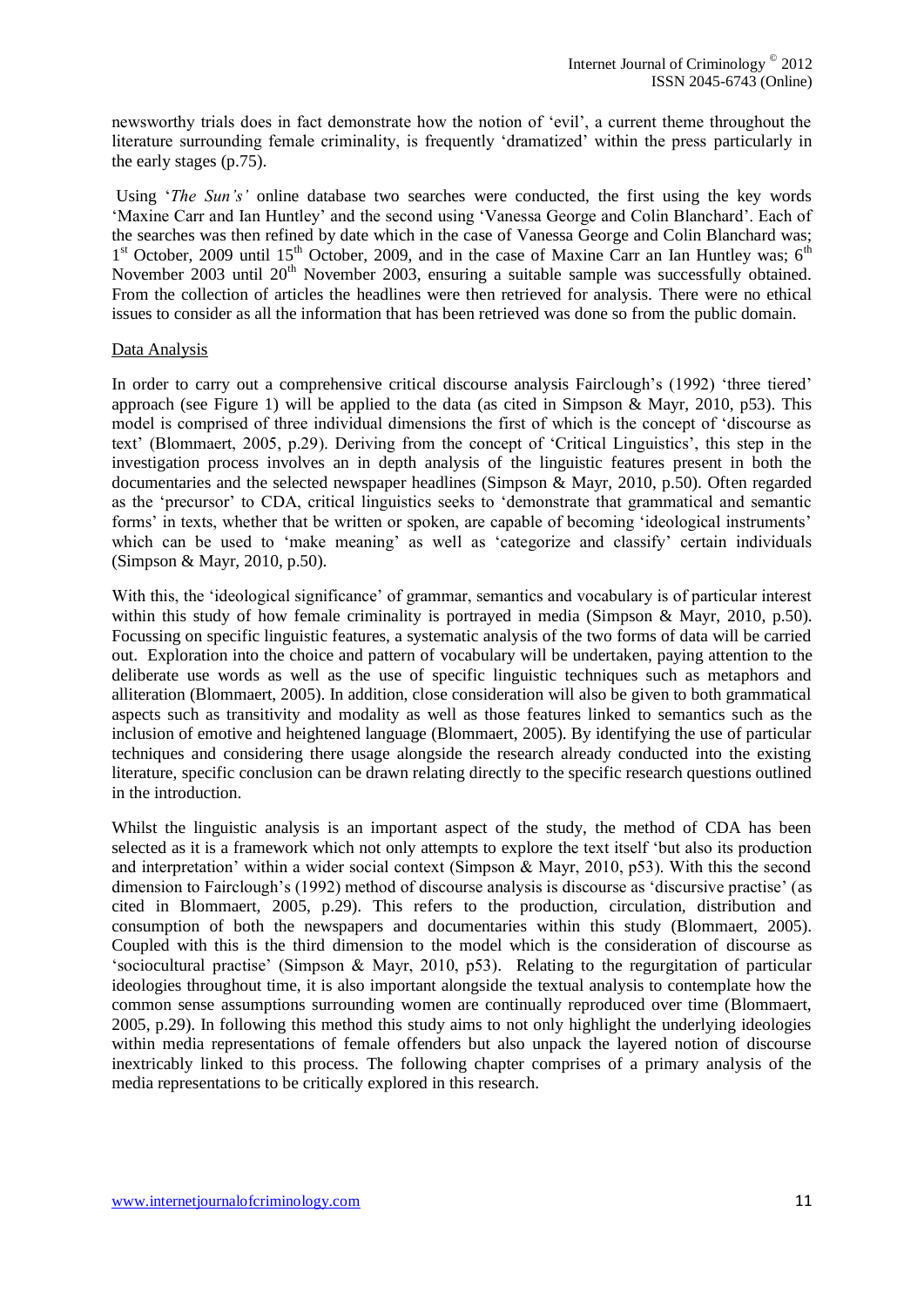#### 6. Discussion of Findings

#### The Portrayal of Vanessa George and Colin Blanchard within *The Sun's* Headline Coverage of the **Trial**

As expected a prominent theme which was evident throughout a number of the headlines was George's role as a caregiver. From the list of ten headlines (see Appendix 1) four of them make reference to her occupation as a professional nursery assistant and thus successfully play on the alien concept that a woman could be capable of causing harm to children (Marsh & Melville, 2009). As the location where much of the abuse took place, arguably, reference to Little Ted's nursery is in fact unavoidable in the reporting of this case. However through its use as a form of adjective for example, 'nursery monster' (Coles, 2009), the role of being a professional child carer is used to somewhat define George and in turn present her crimes in a far more sinister light than that of her co-offenders. As noted in the literature historically women have continually been expected to take on those occupational roles which involve caring for children (Duncan, 2010). In this case with much of the emphasis placed on George's employment it appears that as an offender she is constantly judged against the ideals of her gender in way which seeks to not only demonise her but also subtly promote the continuation of expected gender norms within wider society (Weatherby, Blanche & Jones 2008).

Interlinked with the emphasis placed on the notion of George as a primary caregiver, is the frequent mention within the headlines to her status as a 'wife' (Coles, 2009). Rather than referring to George by her name, in the same way she appears to be defined by her employment it seems her role as a wife is also used as marker by which she can be judged. In effect, by highlighting those aspects of her life deemed conventional and acceptable prior to her crimes it appears the concept of transgression and notion of the 'fallen' woman noted in the literature is readily used in *The Sun's* headline portrayal of George (Stevenson, 2008, p.148). Coupled with this, and as predicted this case is symptomatic of the themes featured in Lloyd's (1995) study *Doubly Deviant, Doubly Damned.* As argued by Lloyd (1995) female offenders not only break the law in its legal sense but their behaviour also symbolises the failure to conform to the socially constructed gender norms derived from the patriarchal notion of femininity (as cited in Marsh, Cochcrane & Melville, 2004). As is evident from the headlines, it is apparent that George is responded to far more harshly than her co offender and thus demonstrates the 'doubly damned' concept within wider society (Marsh, Cochcrane & Melville, 2004, p.175).

This imbalanced approach to male and female offending is further illustrated within the data by the obvious over representation of George and her actions in comparison to her co offender Colin Blanchard. Out of the ten headlines chosen as data only one refers to Blanchard specifically and yet even within that he is referred to as a 'businessman' (Soodin, 2008) rather than a 'monster' like George (Coles, 2009). Dismantling this notion even further this could also reflect those inequalities surrounding white collar crime by which little negative attention to those considered 'white-collar workers', instead there tends to be a focus on working class deviance (Surette, 2011, p.58). As can be deducted from the headlines whilst much of the tabloid reporting of this case has focussed on George's deviation from the typical conditions of womanhood, as noted in the literature surrounding discourse there remains subtle indications that even deviant women are portrayed in a way which sees them deferring to men (Van Dijk, 2003). With the inclusion of the past tense verb 'led' in the statement 'businessman led paedo ring', it is very clear who is in charge and that as being part of the 'ring' George is following Blanchard's lead (Soodin, 2008). From this, the notion of male superiority along with other accepted gender stereotypes such as the passive nature of women can be seen to be enforced in a way which is both understated and largely unrecognised by the wider audience.

www.internetjournalofcriminology.com 12 Further considering the intense focus placed on George's role within this crime an additional linguistic feature which is of significance is the prominent use of personal pronouns and quotation marks within a number of the headlines. Coupled with the use of the personal pronoun 'I'm' to note how George describes herself as 'evil', the inclusion of the possessive personal pronoun 'my' in reference to her crimes in a headline composed of purely speech effectively symbolises George's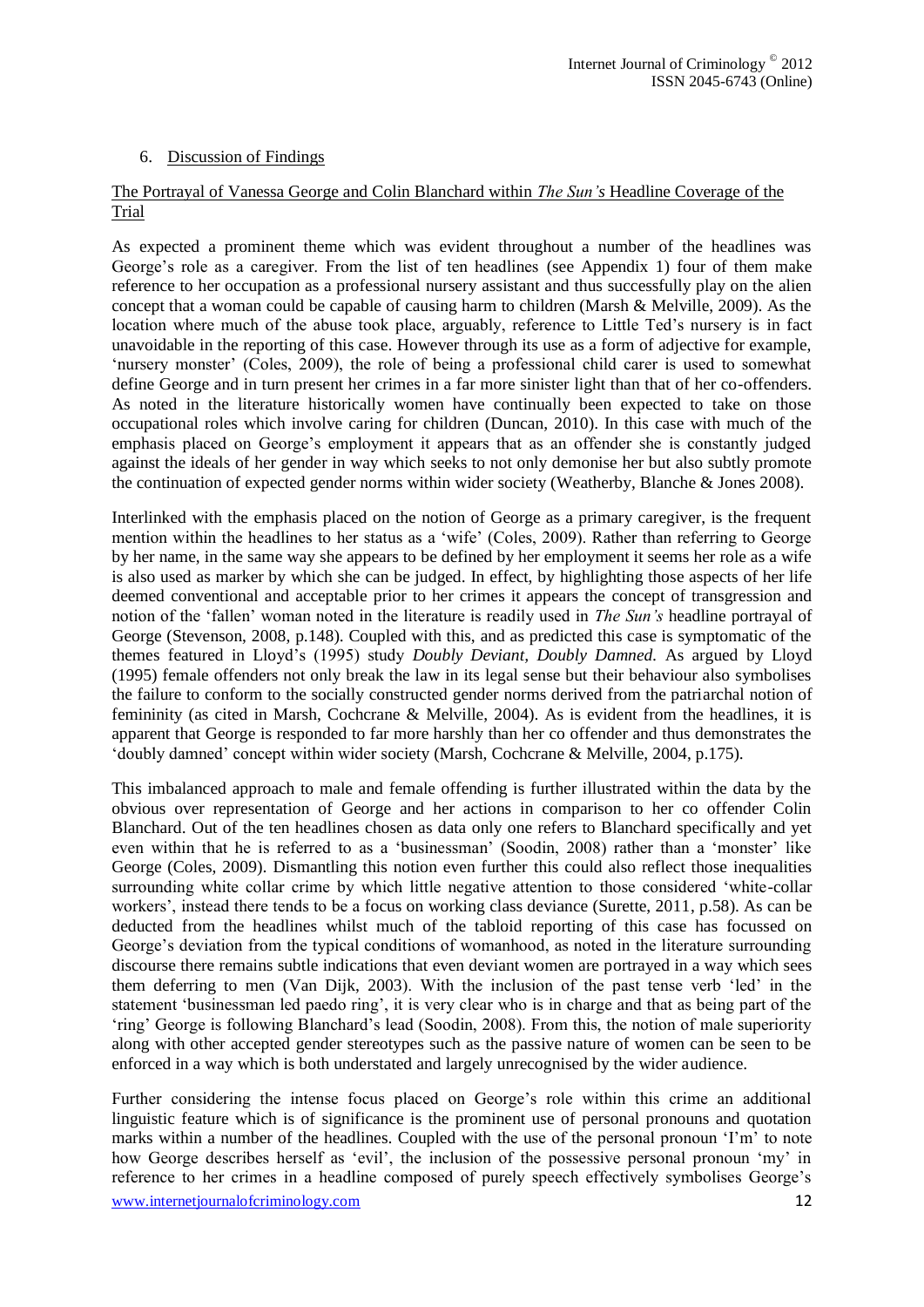admission of guilt (Coles, 2008). As was noted in the literature review, it is argued that female co offenders receive far more media scrutiny than their male counterpart and it appears that this case is no different (Stevenson, 2008). Whilst George did not act alone in her chain of crimes through both the linguistic portrayal of the case and the constant bombardment of images of George it appears that the considerable breach of expectations which she represented did in fact result in her becoming the trademark of the case.

As noted in the literature, in contrast to femininity, hegemonic masculinity is used in a way which seeks to almost provide an excuse for male criminality or at least to down play it (Rowbotham, 2011). Contrasting this, in the instance of the female many argue that due to their biology and the fact that women bear children there is the common sense assumption that there exists an innate maternal sense within all women making the thought of a female harming a child incomprehensible (Brennan & Vandenberg, 2009). Concentrating on the linguistic framework and drawing attention to the frequent use of the metaphor 'monster' to describe George, it appears that her crimes and most significantly the transgression they signify ultimately cast her outside the realm of womanhood. With this, it is argued by Baker (2008) that through the use of such metaphors and the connotations which they entail, the successive dehumanisation of child sex offenders like George within tabloid reporting can instil 'fear and paranoia' amongst audiences symptomatic of the concept of moral panic (p.225).

Continuing with Cohen's (2002) notion of moral panic, the metaphorical use of the word 'ring' in the phrase 'paedo ring' within the tabloid reporting of this case is also of significance (Soodin, 2009). Arguably words like 'ring' or 'network' are frequently used within media reporting of paedophiles as they refer to criminal activity which is both secretive and guarded (Baker, 2008, p.224). The use of this term within this case not only places significant emphasis on the idea that paedophiles similar to George are both 'well-connected and widespread' but also that the female involvement in such behaviour is far greater than it actually is ultimately justifying a more punitive approach towards George. Coinciding with this, a further linguistic feature to note is the use of a colloquial register in utilising terms such as 'paedo' or 'hubby' (Soodin, 2009; Coles, 2009). In many instances colloquial language is often used to help dramatise the events being described, in this instance arguably in presenting the events in a more simplified and common format the sense of threat which the reporting ultimately alludes to is magnified (Baker, 2008). Additionally, the use of such language also creates a sense of proximity and familiarity thus making the reader feel somewhat closer to the story. Considering the impact of public anxiety on criminal justice policy, it is argued that the media coverage of a trial is hugely influential as it effectively steers policy and advocates a far more punitive response (Meloy & Miller, 2009).

#### The Portrayal of Maxine Carr and Ian Huntley within *The Sun's* Headline Coverage of the Trial

As to be expected from the number of headlines in appendix B, as one of Britain's most high profile cases the abduction and murder of Holly Wells and Jessica Chapman attracted far more media attention than that of Vanessa George and Colin Blanchard. Taking note from the literature what was surprising however, was the lack of headline attention awarded to Carr by *The Sun* during the trial process. Arguably rightly so, whilst it is obvious from the data above that there is some direct reference to Carr it appears the main focus of the media attention during the trial period was Ian Huntley. Considering this however, it is important to note that just because Carr does not consistently feature as part of the headlines it is not to say that she was not alluded to on a frequent basis within the actual articles themselves.

www.internetjournalofcriminology.com 13 Focussing initially on those headlines which contain direct reference to Carr, there are a number of linguistic techniques which arguably have been utilised to significantly enhance the small part she did in fact play in the crimes of Huntley. As the place where the girls were murdered, both the bathroom and the bath itself are particularly symbolic within the reporting of this case. Similarly to this the 'car' is also of prominence as it was in fact used by Huntley to transport the bodies to the woods were the girls were eventually buried. With this, two out the three headlines collected as data which mention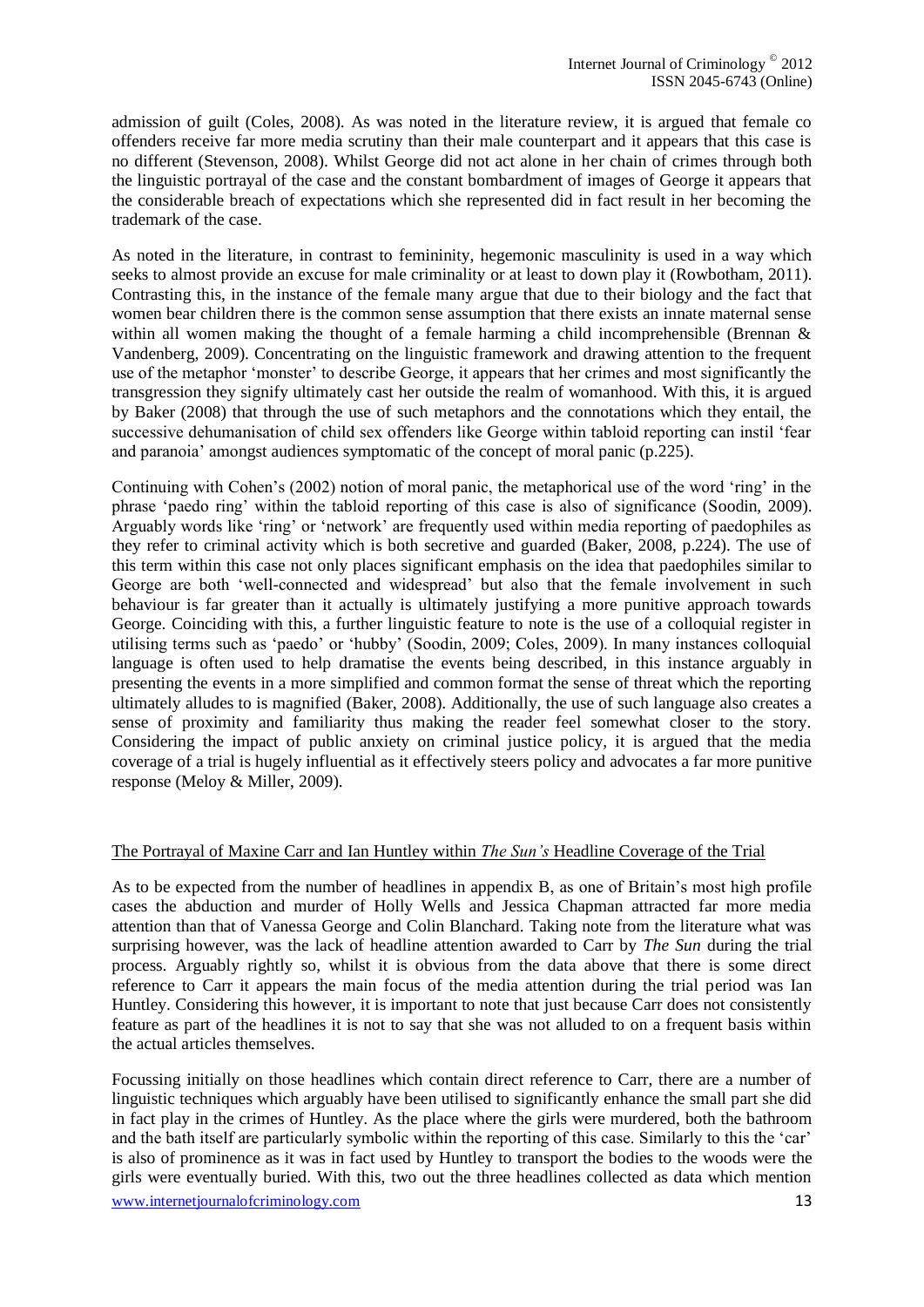Carr also include one of the two concrete nouns 'bath' or 'car' (Troup, 2003). Coupled with the inclusion of the concrete noun in the verb phrase 'Carr: 'I was in the bath'', similarly in the case of Vanessa George, without any perspective of time or situation the use of speech marks ultimately attribute a false sense of guilt to Car by directly connecting her to the evidence. The way in which such headlines are decontextualized effectively places Carr in a pivotal role ultimately 'elevating' her offences above those with which she was eventually found guilty of (Jones & Wardle, 2010, p.58).

Although Maxine Carr herself played no part in the murdering of the two girls, as the literature notes much of tabloid coverage of this crime was found to be symptomatic of associating her in such a way that she was perceived to be as implicated as Huntley in the crimes (Jones & Wardle, 2010). Once again looking particularly at the data making specific acknowledgement of Carr, a further linguistic technique used which aids her demonization within the public eye is the use of the intensifier 'so' when referring to her as 'cold' (Troup, 2003). As a comment from a witness, once again the headline lacks any significant context relating to when or where the hitchhiker did in fact see Carr and thus the situation is obscured. As noted in the literature, headlines are frequently used to 'spark curiosity' in potential readers in order to attract their attention (Ptashchenko, 2008, p.7). However in this instance by placing increased emphasis on Carr's perceived negative nature without some perspective readers are almost guided into drawing misleading conclusions about Carr's involvement in the crimes subtly hinting at her transgression from the norms which females within society are expected to adhere to (Simpson & Mayr, 2010).

With this, as can be seen from the list of headlines in appendix B in contrast to the obvious efforts made to implicate Carr to a false extent, as noted in the literature it appears with the exception of one headline little attempt is made to condemn Huntley in the negative way in which Carr was subjected to (Simpson & Mayr, 2010). Considering Huntley's suspicion of guilt, unlike with Carr, not one reference is made to his character or the sinister nature of his suspected behaviour. In contrast to this, attention is instead offered to Huntley's excuses and his assertion of denial. The inclusion of speech is hugely prevalent in this instance for example when referring to information from the trial proceedings in headlines such as ''He had three scratches on his face ... he said his dog made them'' and 'Huntley 'you think I did it' (Troup, Hughes & Lea, 2003). As mentioned in the literature whereas the thought of female criminality continues to instil shock and complete fear within wider society it appears that the notion of male criminality is still somewhat expected and excused (Lee, 2010).

Continuing with the use of speech within the data to incur a sense authenticity to what is being written, without background information citations from the trial can be misconstrued and misinterpreted. Considering this for example which reference to the 'girl' who had a supposed 'crush' on Huntley, with no contextual information the audience is simply left to guess whether not the article is referring to one of the girls who were murdered or instead a completely different person the impact of which is often false perceptions about those involved. Although arguably subtle, this headline highlights the continued prevalence of preconceived notions surrounding masculinity and femininity. With the use of the past tense 'had' coupled with the informal abstract noun 'crush' in the headline 'Girl 'had crush on Huntley', potential responsibility appears to be somewhat shifted onto the female. Considering those common sense presumptions surrounding masculinity, for example 'dominance' and 'aggression', the inclusion of a female in such a way within this headline arguably reflects a common theme prevalent within the literature surrounding the 'myths of rape' (Cooper-White, 1995, p.84). Such notions argue that women are often guilty of provoking men in some way and as an excuse due to the predetermined nature of masculinity males are unable contain their desires acting instead upon impulse (Cooper-White, 1995, p.84). Having critically discussed media headlines of both cases a primary analysis of documentaries will form the content of the following chapter.

#### *'Vanessa George: Evil Close Up'* and *'Being Maxine Car' -* The Documentary Portrayal of Female **Offenders**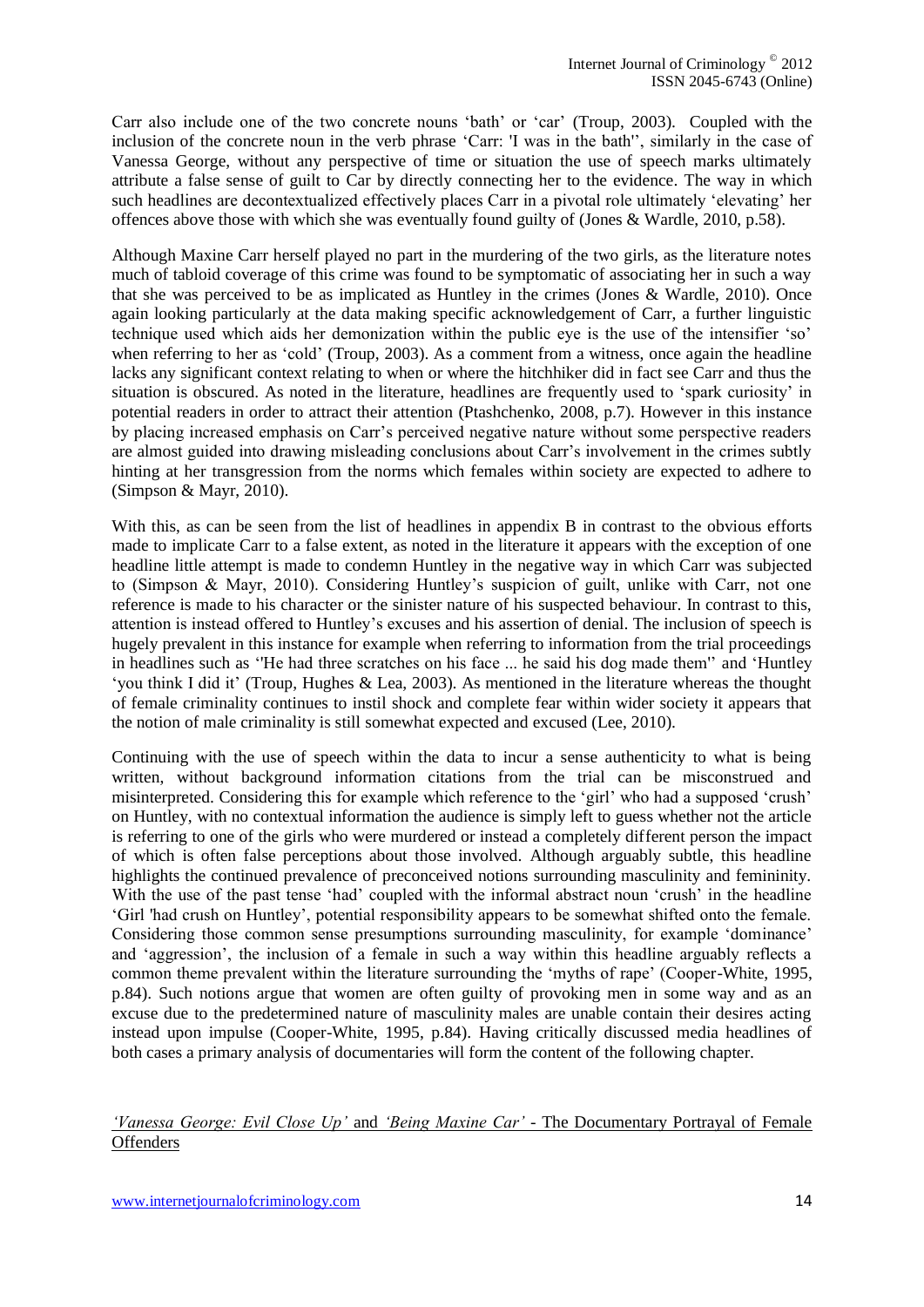Once again using Fairclough's (1992) three tiered approach (in appendix A), as with the headlines both documentaries will be discussed primarily in terms of their linguistic nature. Focussing initially on *Vanessa George: Evil Close Up* (2010), straight away from the title of the documentary the audience is introduced to the familiar concept of George as 'evil', a notion which is not only extremely prevalent in the tabloid reporting of George but also in the literature surrounding the media coverage of the crime. As being predominantly made up of interviews from various individuals someway involved in the case for example, members of the police, George's daughters and her husband, the use of adjectives is extremely pertinent within this documentary as both the events and George herself are described to the audience. With this, whilst it must be noted that reference is made to both Colin Blanchard and Angela Allen, the second female involved in the crime, as can be deducted from the title of the documentary overwhelming emphasis is placed on George's involvement and her transgression from traditional family life.

From the outset of the documentary considerable stress is placed on the conventional lifestyle George led prior to her involvement with Blanchard. Coupled with the inclusion of old family photographs and images of George as a child, the frequent use of the past tense verb 'was' coupled with adjectives such as 'ordinary' and 'normal' by those members of the family closest to George, effectively symbolises her transition from the traditional 'wife' and 'mother' to 'one of Britain's most reviled paedophiles' (Hanrahan, 2010). With this, little attempt is made to excuse George's actions as references made to both her childhood and adult life mirror those notions linked to that of the 'ideal' woman highlighted in the work of Snider (2004). Through the inclusion of metaphors such as 'bubbly' when referring to George as a child and 'the girl next door' as she moved into womanhood, the documentary appears to offer her no reason other than her 'own sexual deviance' to want to transgress in such a way (Hanrahan, 2010). Arguably as the literature notes, the inclusion of preconceived assumptions surrounding femininity not only acts in a way which incurs a sense of disbelief amongst the audience but in this case the prevalence of gender discourse creates the sense that both George's deviance and successive demonization surpasses that of the others involved (Jones & Wardle, 2010).

As expected from undertaking research into the existing literature surrounding this case, it appears that in order to illustrate the extent of George's transgression a great deal of emphasis is placed on George's rejection of those traditional roles associated with being female. As noted in the literature George's position as primary caregiver both professionally and as a mother to her own two daughters is extremely pertinent in both the tabloid's and the documentary's successive demonization of George (Duncan, 2010). Considering how this is highlighted linguistically both George's position of trust and responsibility is clearly demonstrated through the frequent use of the personal possessive pronoun 'her' in phrases such as 'the children were in her care', both reinforcing the vulnerability of the children and the opportunity for George to exploit them (Hanrahan, 2010). Coupled with this, once again the consistent use of the of the past tense verb 'was' in direct reference to George as a 'mother', 'housewife' or 'nursery worker', effectively symbolises how George's transgression has somewhat removed her from such roles and ultimately othering her from the conventions of womanhood (Hanrahan, 2010). In a similar way to how George appears to be defined by the roles of her gender in the headline coverage of this case, it appears the frequent and continual reference to both her profession as well as her motherly duties within the documentary also seeks to provide these norms as a basis by which she can be judged.

Providing a stark contrast to the portrayal of the 'quintessential family picture' of life prior to George's crimes, as the events are unfolded within the documentary the portrayal of George transpires from 'any ordinary Mum' to a 'vile' and 'evil' paedophile (Hanrahan, 2010). From the initial inclusion of happy family photographs to the official footage of George's police interview the transgression appears to unfold before the audience's eyes. With this, as was found to be apparent in the headline coverage of this case once again whilst Blanchard is mentioned little negative attention is in fact directed precisely at him. Further adding to her demonization through the use of alliteration George is described by her husband during a prison visit as 'cool, calm, and in control' and whilst she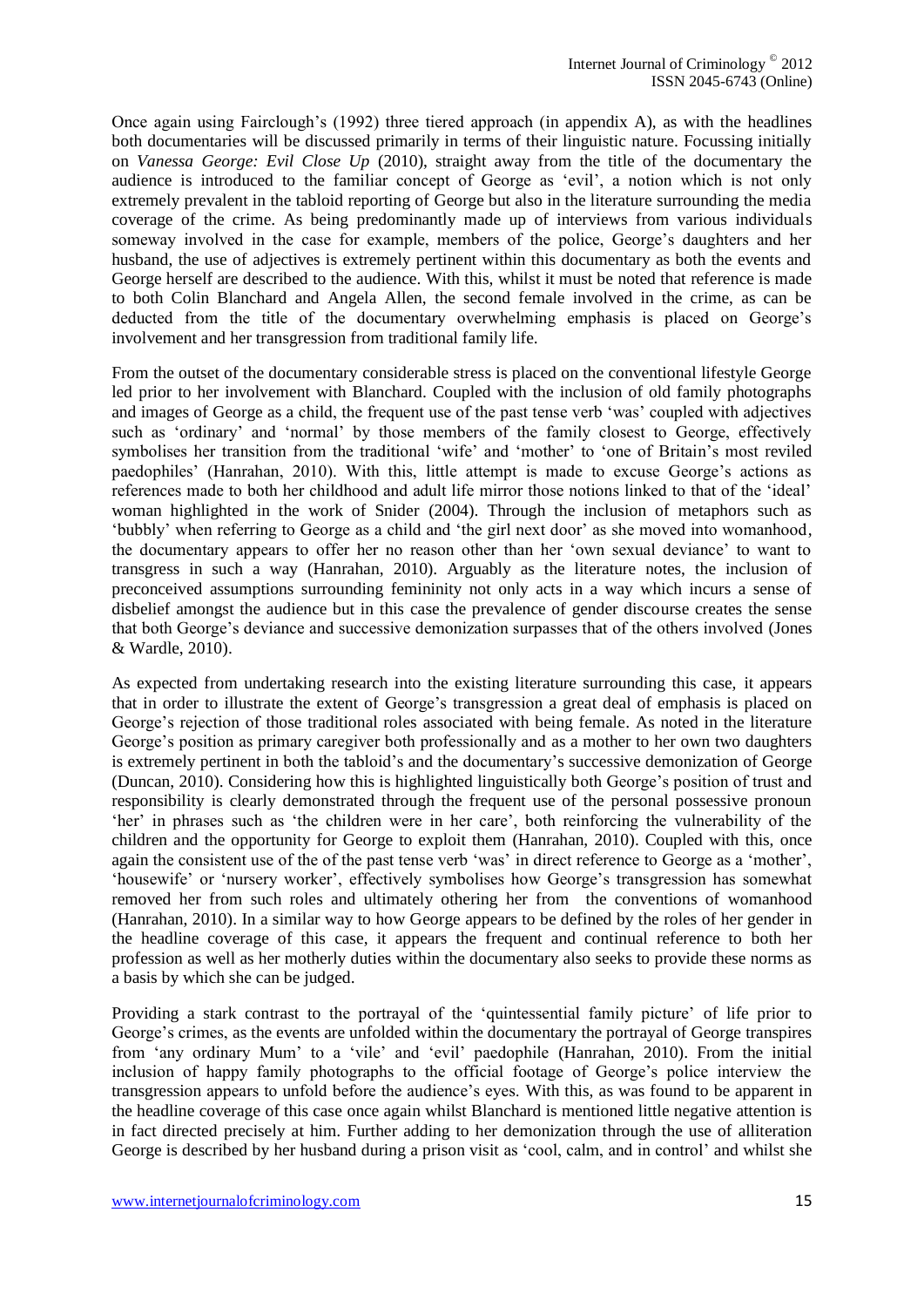fully acknowledges her crimes she appears to show no obvious signs of guilt or regret (Hanrahan, 2010).

In contrast to the Vanessa George documentary which appears to reproduce many of the themes prevalent within the tabloid coverage of the case, concentrating now on *Being Maxine Carr,* this representation appears to present the far more balanced response expected from the documentary format. Similarly to *Vanessa George: Evil Close up* (2010)*, Being Maxine Carr* (2007) is also comprised of those techniques considered typical of the documentary approach. Once again there is a reliance on the inclusion of multiple interviews with those individuals directly involved as well as the use of a covering narrative to effectively guide the audience (Mittell, 2004). In contrast to the other forms of media used as data within this study, rather than focussing on the actual events of the case and what it was that Carr was supposed to have done, *Being Maxine Carr* (2007) instead seeks to highlight the issues and risks associated with the sensationalistic approach when reporting on female offenders. Through the use of the interview technique noted above this documentary presents its audience with the worrying evidence which demonstrates the risks and threats which still remain for Maxine Carr as a result of the demonization she was subjected in the wake of the crimes committed by her partner Ian Huntley.

Providing a complete contrast to how the majority of academic literature perceives media coverage of female offenders, *Being Maxine Carr* (2007) appears to portray both Carr herself, and those wrongly associated with her since her release from prison as victims rather than co-conspirators of Huntley. As noted in the literature, on her release due to such severe public angst towards her, Carr became the only woman who having not committed a violent offence was to be granted indefinite anonymity for fear of her safety in wider society (Jones & Wardle, 2010). By interviewing a number of women across the United Kingdom wrongly accused of being Maxine Carr the documentary successfully substantiates a pattern of lookalike 'witch-hunting' which since news of Carr's release broke in 2004 has become both increasingly common and widespread (Ginnane, 2007). Considering linguistically the use of the metaphor 'witch-hunt' to describe the action of those individuals seeking to unearth Carr's secret identity, the documentary subtly highlights a number of issues relating to the misconceptions and unfair portrayals surrounding Carr within the tabloid coverage of this case.

With reference to its historical purpose, according to Jensen (2007) the concept of the 'witch-hunt' is inextricably linked to the continuation of female inferiority within the patriarchal society. Considering therefore its use within the context of this documentary as well as providing a comparison through which the behaviour towards Carr can be illustrated, it appears the resulting connotations of such activity also seek to highlight the prejudices incurred by Maxine's gender in her portrayal within the tabloid media. A further point to consider with the inclusion of this multi-layered metaphor is the way in which it highlights the common perceptions surrounding Carr amongst the general public that she deserves to be somewhat othered from the realm of femininity. As noted by much of the literature women who transgress the accepted norms attributed to the ideal female are often considered somewhat monster like with references frequently made to their evil nature (Jones & Wardle, 2010). Considering the notion of the 'witch-hunt' therefore its use not only appears to symbolise the arguably unfair perception of Carr held by a vast number of individuals but it also signifies the expulsion of those females who do not appear to conform to gender stereotypes (Ginnane, 2007).

Providing a complete contrast to the other data, whilst acknowledging Carr's behaviour was undoubtedly criminal, as mentioned previously rather than demonising Carr the documentary does in fact appear to regard her more as a victim of Huntley rather than his co-deviant. Within the documentary it becomes apparent that a number of women falsely accused of being Maxine Carr have been subject to a range of abuse. In addition to physical assaults and intimidating behaviour many of those women thought to be the Soham accomplice have been 'forced' out of their homes due to 'mob' like vigilantes refusing to allow anyone thought to be Carr into their communities (Ginnane, 2007). Unlike the previous data where much of the negative language has been directed towards the female offender, within this documentary it appears it is the behaviour of the 'mob' which is perceived as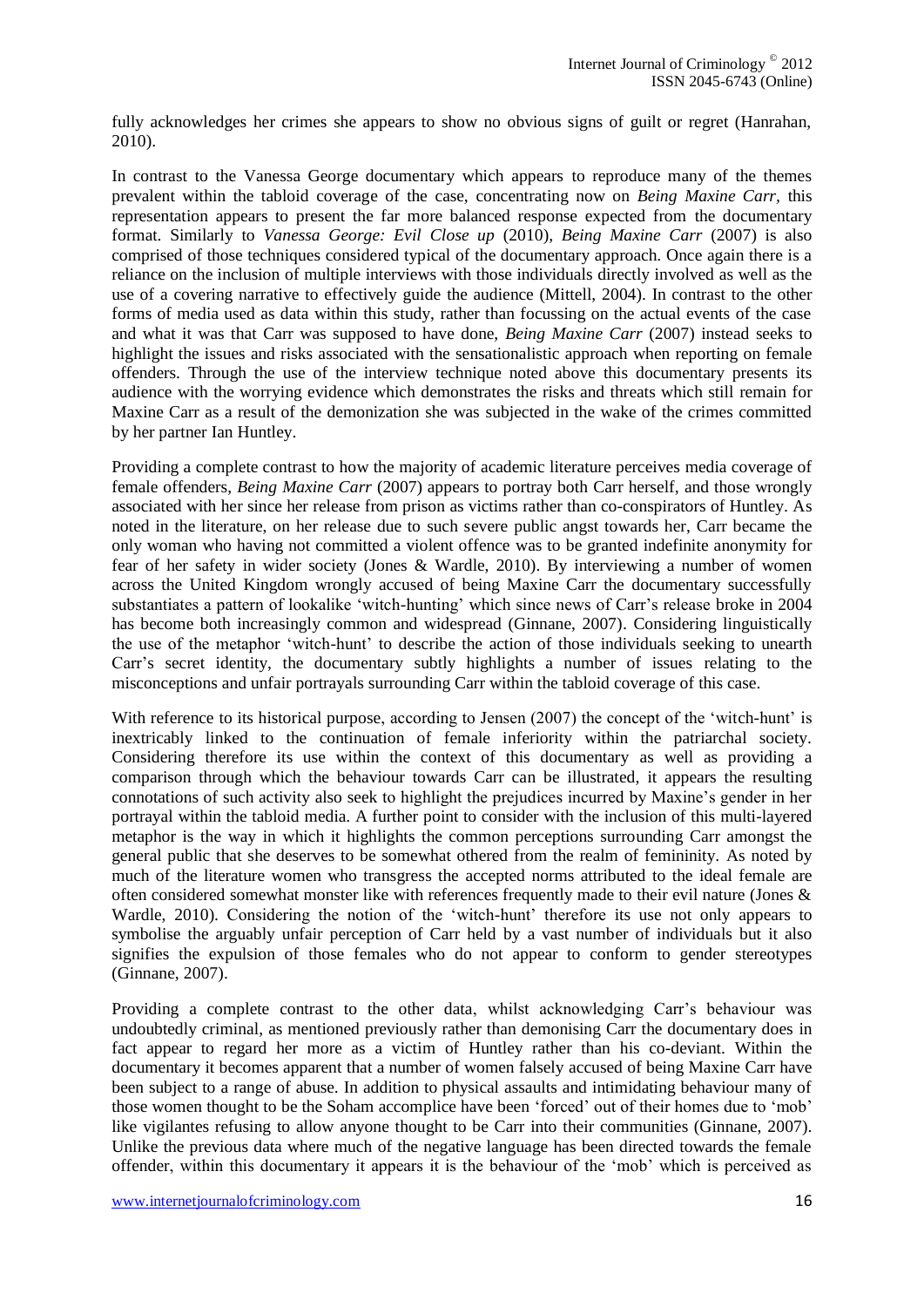destructive (Ginnane, 2007). With this, the use of noun 'mob' when referring to such individuals coupled with the verb 'forced' with reference to how the falsely accused women are left with no choice but to move house effectively demonstrates the intense feeling of both disgust and public anxiety surrounding women who are some way involved in the harming of children (Ginnane, 2007).

Whilst the crimes of Huntley can be no way excused through the combined use of language and the inclusion of reconstructions of the abuse suffered by those who have been falsely identified as Carr, rather than encouraging it the documentary successfully highlights a number of the issues which can result from the excessive demonization of women by the tabloid press. With this whilst it can be argued that the documentary does in fact present a far more balanced approach to Carr, similarly to the emphasis placed on George within *Vanessa George: Evil Close up* (2010), it appears once again as a female the focus remains to be on her.

#### 7. Conclusion

Considering each of the analyses, it is obvious that whilst not all forms of media can be accused of regurgitating patriarchal perceptions of femininity, inequalities on the basis of gender remain to be extremely prevalent within today's society. Similar to many institutions the media in whichever format, whether it be newspapers or documentaries is a source of revenue (Spence, Alexandra, Quinn & Dunn, 2011). Although arguably not its only objective, as with the majority of organisations it appears that the capacity to make money is high on the list of priorities (Spence et al., 2011). Considering this alongside the portrayal of the female offender it appears that in continuing the 'dominant ideology' approach to reporting by subtly encouraging gender roles and patriarchal stereotypes it enables the female offender to remain a topic of high interest and thus a profit maker within the media sphere (Jewkes, 2011).

With this, whilst the primary aim of conducting this study was to highlight the disparities evident within the reporting of male and female offenders, it is important to note that in no way is it questioning the morality of criminalising those who do break the law. Referring back to the research questions noted in the introduction it appears all but one of the representations, *Being Maxine Carr*  (2007), seem to agree with the existing literature surrounding the media portrayal of male and female co-offenders. Arguably from undertaking a CDA there is clear evidence from three of the analyses that through the use of specific linguistic techniques which subtly play on existing ideologies surrounding gender discourse, specific roles and assumptions linked to masculinity and femininity are continually reinforced within society on a daily basis with those who transgress suffering demonisation. With this, whilst the disparities in media portrayals of male and female co-offending appear to be clear within this study it is important to consider the possible limitations associated with the method of CDA.

One of the main issues highlighted with the use of CDA is its potential for bias (Baker, 2001). As noted by Baker (2001), it is extremely 'difficult if not impossible' to be entirely objective and recognising our own views and opinions 'should be a prerequisite for carrying out research' (p.10). Considering this therefore in relation to this study, it highlights the potential within this method to actively seek out those suggestions of female inequality at the risk of disregarding other issues which may be of relevance (Baker, 2008). In order to further this research and possibly present a more balanced approach, carrying out some follow up research which is comprised of a more quantitative perspective is advised (Baker, 2008). Whilst acknowledging the possibility for improvement, through its analysis of male and female co-offending this study has successfully highlighted that despite assumptions of an equal society, issues of gender disparity are still extremely pertinent and continuing effort is needed to address such discrimination.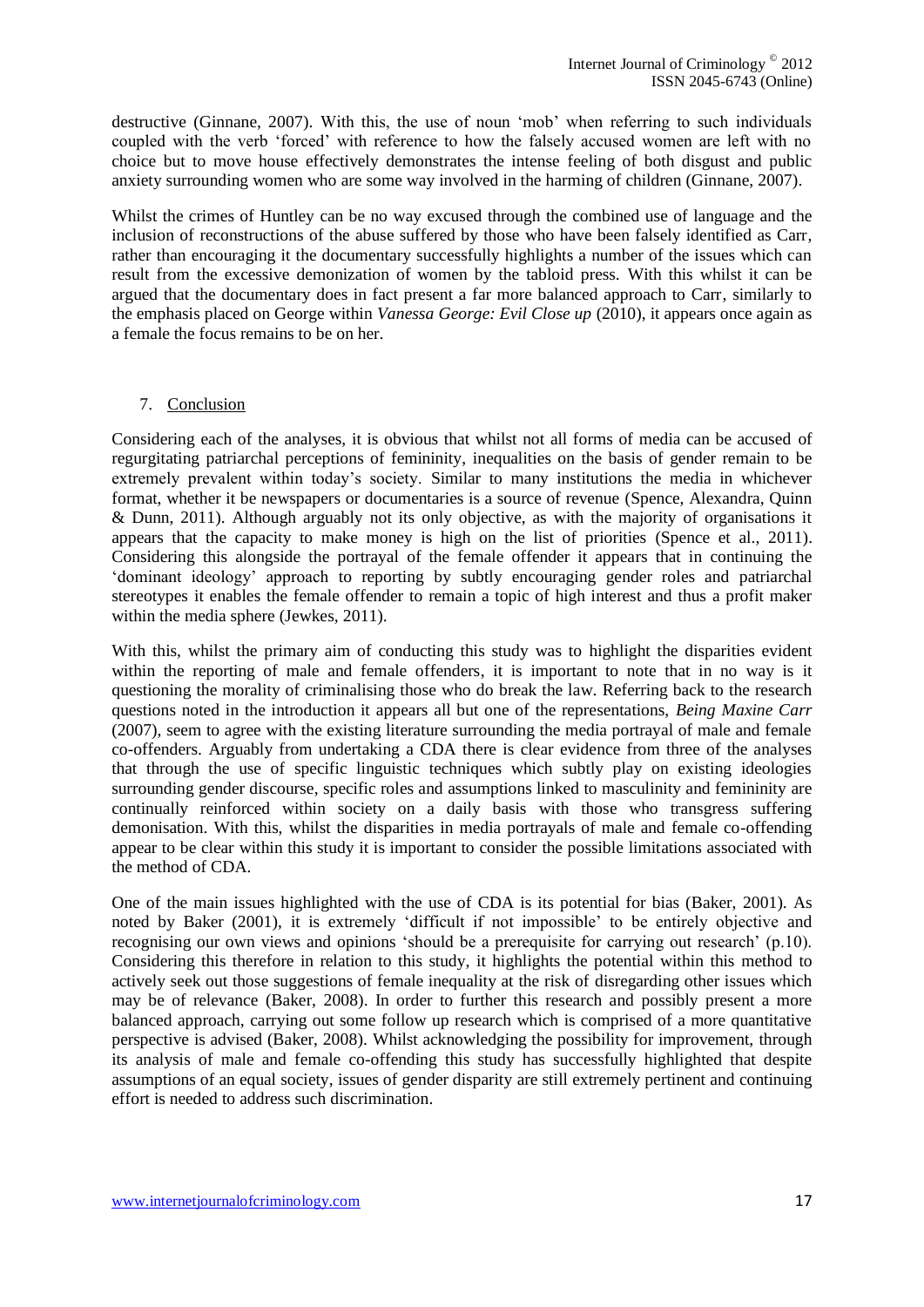#### References

Baker, P. (2001). *Using corpora in discourse analysis.* London, UK: Continuum

- Baker, P. (2008). *Sexed texts: language, gender and sexuality.* London, UK: Equinox Publishing Ltd.
- Bexson, L. (2010). 'The ultimate betrayal' female child sex offenders: an exploration of theories, media representations and the role of the internet in relation to female perpetrators of child sexual abuse. *Internet Journal of Criminology.* Retrieved from www.internetjournalofcriminology.com
- Blommaert, J. (2005). *Discourse: a critical introduction.* Cambridge, United Kingdom: Cambridge University Press.
- Brennan, P. K., & Vandenberg, A. L. (2009). Depictions of female offenders in front-page newspaper stories: the importance of race/ethnicity. *International Journal of Social Inquiry, 2*(2), 141- 175. Retrieved from www.socialinqury.org
- Carter, C. (1998). When 'extraordinary' becomes 'ordinary': everyday news of sexual violence. In C. Carter, G. Branston, & S. Allan (Ed.), *News, gender and power.* (pp.219-233). London, United Kingdom: Routledge.
- Clarkson, W. (2011). *Vanessa: a portrait of evil.* United Kingdom: Penguin.
- Coles, J. (2009, October 1). Facebook trio admit sex abuse. *The Sun.* Retrieved from http://www.thesun.co.uk
- Coles, J. (2009, October 12). 'My crimes are disgusting'. *The Sun.* Retrieved from http://www.thesun.co.uk
- Coles, J. (2009, October 13). 'Little Ted' monster: I'm vile. *The Sun.* Retrieved from http://www.thesun.co.uk
- Coles, J. (2009, October 2). Judge tells monster: name your victims. *The Sun.* Retrieved from http://www.thesun.co.uk
- Coles, J. (2009, October 3). Torment of abuse nursery mums. *The Sun.* Retrieved from http://www.thesun.co.uk
- Coles, J. (2009, October 5). I'll beg evil wife to name abused tots. *The Sun.* Retrieved from http://www.thesun.co.uk
- Coles, J. (2009, October 5). Nursery monster was babysitter too. *The Sun.* Retrieved from http://www.thesun.co.uk
- Coles, J. (2009, October 7). Nursery monster's hubby in 'suicide' bid. *The Sun.* Retrieved from http://www.thesun.co.uk
- Cooper-White, P. (1995). *The cry of Tamar: Violence against women and the Church's response.*

USA: Augsburg Fortress.

- Crook, T. (2010). *Comparative media law and ethics.* Oxon, United Kingdom: Routledge.
- Duncan, K. A. (2010). *Female sexual predators: understanding them to protect our children and youths.* California, USA: ABC-CLIO, LLC.
- Eckert, P., & McConnell-Ginet, S. (2003). *Language and gender.* Cambridge, United Kingdom: Cambridge University Press.
- Edwards, T. (2006). *Cultures of masculinity.* Oxon, United Kingdom: Routledge.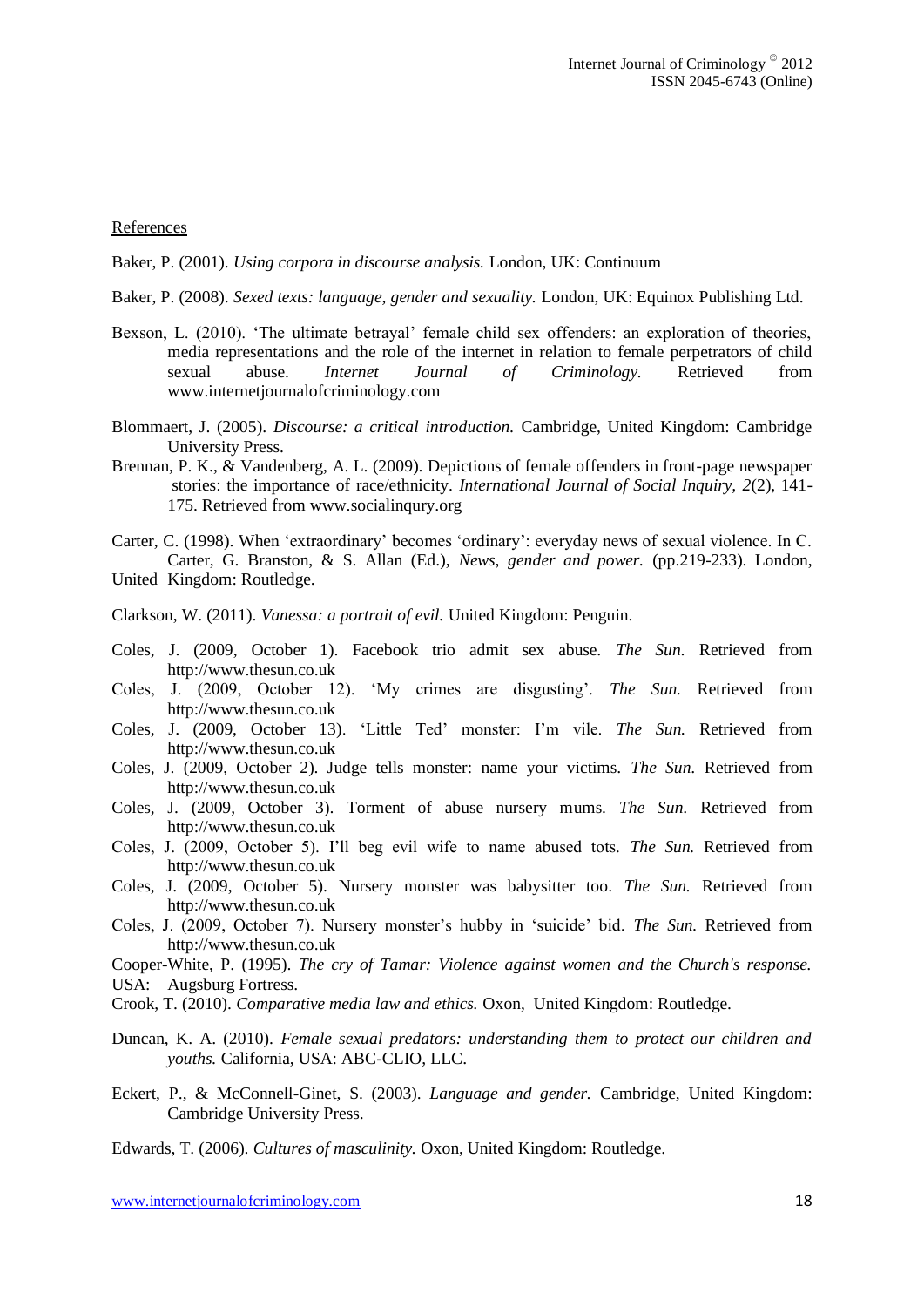Fairclough, N. (1995.) *Critical Discourse Analysis*. London, United Kingdom: Longman.

- Farr, K.A. (2001). Women on death row: media representations of female evil. In D.E. Eber & A. G. Neal (Ed.), *Memory and representation: constructed truths and competing realities* (pp.73- 87). USA: Bowling Green State University Popular Press.
- Ginnane, M. (Director). (2007). *Being Maxine Carr* [Film]. United Kingdom: Renegade Pictures.
- Greer, C. (2007). News media, victims and crime. In P. Davies, P. Francis, & C. Greer (Ed.), *Victims, crime and society,* (pp.20-50). London, United Kingdom: SAGE Publications Inc.
- Hanrahan, W. (Director). (2010). *Vanessa George: Evil Close Up* [Film]. United Kingdom: Hanrahan Media.

Herrington, V., & Nee, C. (2005). Self-perceptions, masculinity and female offenders. *Internet Journal of Criminology.* Retrieved from www.internetjournalofcriminology.com

- Hill, A. (2007). *Restyling Factual TV: Audiences and News, Documentary and Reality Genres.* Oxon, United Kingdom: Routledge.
- Hughes, S. (2003, November 18).'He started to woo media'. *The Sun.* Retrieved from http://www.thesun.co.uk
- Hughes, S. (2003, November 19). What Huntley told media. *The Sun.* Retrieved from http://www.thesun.co.uk
- Hughes, S. (2003, November 20). Huntley 'gave name'. *The Sun.* Retrieved from http://www.thesun.co.uk
- Jensen, G. F. (2007). *The path of the devil: early modern witch hunts.* Plymouth, United Kingdom: Rowman & Littlefield Publishers Inc.
- Jewkes, Y. (2004). *Media and crime.* London, United Kingdom: Sage Publications Ltd.
- Jones, P. J., & Wardle, C. (2008). 'No emotion, no sympathy': the visual construction of Maxine Carr. *Crime, media and culture, 4*(1), 53-71. doi: 10.1177/1741659007087271
- Jones, P. J., & Wardle, C. (2010). Hindley's ghost: the visual construction of Maxine Carr. In K. Hayward, & M. Presdee (Ed.), *Framing crime: cultural criminology and the image.* (pp.53- 68). Onox, United Kingdom: Routledge.
- Jones, S. (2008). Partners in crime: a study of the relationship between female offenders and their co-defendants. *Criminology and Criminal Justice, 8,* 147-164*.* doi: 10.1177/1748895808088992
- Klein, D. (2010). The etiology of female crime. In F. T. Cullen, & P. Wilcox (Ed.), *Encyclopedia of criminological theory, volume one. (*pp.500-503). London, United Kingdom: SAGE Publications Inc.
- Knowles, J. (2004). *Crime and punishment: Maxine Carr and other evil women*. Retrieved from the f word: contemporary UK feminism: http://www.thefword.org.uk
- Lea, M., & Troup, J. (2003, November 18). 'He had three scratches on his face ... he said his dog made them'. *The Sun.* Retrieved from http://www.thesun.co.uk
- Lea, M., Hughes, S., & Troup, J. (2003, November 11). QC shows jury Huntley's home. *The Sun.*  Retrieved from http://www.thesun.co.uk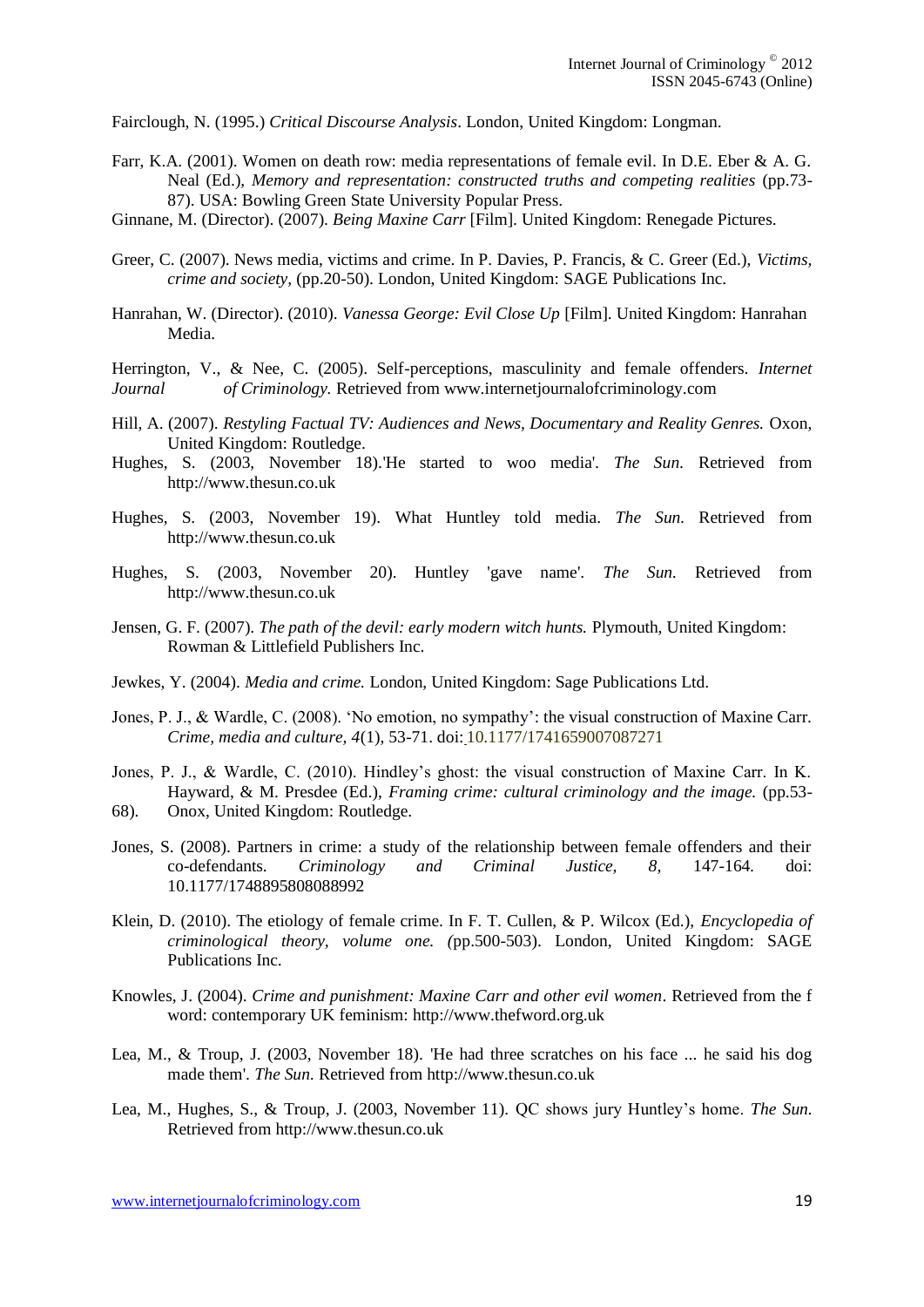- Lee, C.A. (2011). *One of your own: the life and death of Myra Hindley.* Edinburgh, United Kingdom: Mainstream Publishing Company Ltd.
- Lee, C.A. (2011). *One of your own: the life and death of Myra Hindley.* Edinburgh, United Kingdom: Mainstream Publishing Company Ltd.
- MacRitchie, V. & Seedat, M. (2008). Headlines and discourses in newspaper reports on traffic accidents. *South African Journal of Psychology 38*(2), 337-354. Retrieved from http://www.sabinet.co.za

Madriz, E. (1997). *Nothing bad happens to good girls: fear of crime in women's live.* London, England: University of California Press Ltd.

- Mahmood, R. & Javed, S. (2011). A critical Discourse Analysis of The News Headlines of Budget of Pakistan. *Interdisciplinary Journal of Contemporary Research in Business 3*(5). Retrieved from ijcrb.webs.com
- Marsh, I., & Melville, G. (2009). *Crime, justice and the media.* Oxon, United Kingdom: Routledge.
- Marsh, I., Melville, G., Morgan, K., Norris, G., & Walkington, Z. (2006). *Theories of crime.* Oxon, United Kingdom: Routledge.
- McNair, B. (2009). *News and journalism in the UK.* Oxon, United Kingdom: Routledge.
- Melloy, M. L., & Miller, S. L. (2009). Words that wound: Print medias presentation of gendered violence. In D. Humphries (Ed.), *Women, violence and the media: Readings in feminist criminology.* (pp.29-57). USA: Northeastern University Press.

Miller, J., & Mullins, C. W. (2009). The status of feminist theories in criminology. In F. T. Cullen, J.

- P. Wright, & K. R. Blevins (Ed.), *Taking stock the status of criminological theory.* (pp.217- 251). New Jersey, USA: Transaction Publishers.
- Mittell, J. (2004). *Genre and television: From cop shows to cartoons in American culture.* London, United Kingdom: Routledge.
- O'Brien, M., & Yar, M. (2008). *Criminology: the key concepts.* Oxon, United Kingdom: Routledge.
- Patel, S., & Stanley, S. (2008). *The use of the community order and the suspended sentence order for women.* London, United Kingdom: Centre of Crime and Justice Studies.
- Patrick, G. (2009, October 3). Find the fourth facebook monster. *The Sun.* Retrieved from http://www.thesun.co.uk
- Potter, J. W. (2010). *Media literacy.* London, United Kingdom: SAGE Publications Ltd.

Ptashchenko, N. (2008). *Headlines as a persuasive tool in publicistic discourse.* Germany: Auflage.

- Rayner, P., Wall, P., & Kruger, S. (2001). *Media studies: the essential introduction.* London, United Kingdom: Routledge.
- Reiner, R. (2006). Media made criminality: the representation of crime in the mass media. In M. Maguire, R. Morgan, & R. Reiner (Ed.), *The Oxford Handbook of Criminology.* (pp. 302- 341). New York, USA: Oxford University Press Inc.
- 
- Rowbotham, J. (2008). The gendered dock: reflections on the impact of gender stereotyping in the criminal justice system. In J. Jones, A. Grear, R. A. Fenton., & K. Stevenson (Ed.), *Gender, sexualities and law.* (pp. 106-119). Oxon, United Kingdom: Routledge.
- Schneider, R. H., & Kitchen, T. (2007). *Crime prevention and the built environment.* Oxon, United Kingdom: Routledge.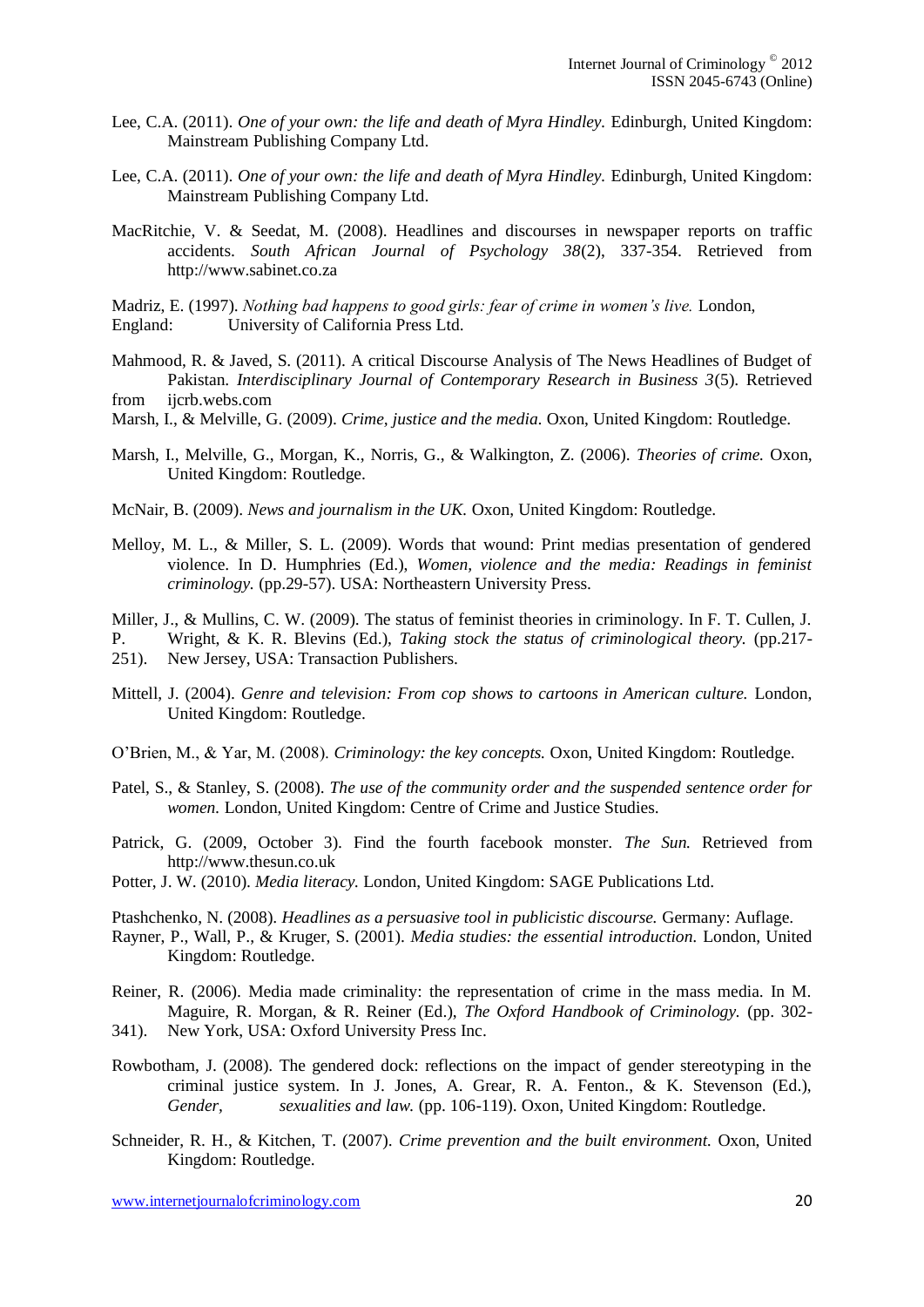Siegel, L. J. (2011). *Criminology.* Belmont, USA: Wadsworth.

- Simpson, P., & Mayr, A. (2010). *Language and power: a resource book for students.* Oxon, United Kingdom: Routledge.
- Snider, L. (2003). Constituting the Punishable Woman. Atavistic Man Incarcerates Postmodern Woman. *The British Journal of Criminology 43*(2), 354-378. doi: 10.1093/bjc/43.2.354
- Soodin, V. (2009, October 1). Businessman led paedo ring. *The Sun.* Retrieved from http://www.thesun.co.uk

Spence, E.H., Alexandra, A., Quinn, A., & Dunn, A. (2011). *Media, markets and morals.* West Sussex, United Kingdom: Blackwell Publishing

- Stevenson, K. (2008). 'She never screamed out and complained': recognising gender in legal and media representations of rape. In J. Jones, A. Grear, R. A. Fenton., & K. Stevenson (Ed.), *Gender, sexualities and law.* (pp. 121-135). Oxon, United Kingdom: Routledge.
- Surette, R. (2011). *Media, crime and criminal justice: Image, realities and policies.* Belmont, USA: Wadsworth
- Tracy, P. E., Kempf-Leonard, K., & Abramoske-James, S. (2009). Gender Differences in Delinquency and Juvenile Justice Processing. *Crime and delinquency. 53*(2), 171-215. doi: [0011128708330628v1](http://cad.sagepub.com/content/early/2009/02/04/0011128708330628)
- Troup, J. (2003, November 10). Jury to visit Huntley home. *The Sun.* Retrieved from http://www.thesun.co.uk
- Troup, J. (2003, November 11). Only the leaves stirred. *The Sun.* Retrieved from http://www.thesun.co.uk
- Troup, J. (2003, November 14). 'His car had a sweet smell'. *The Sun.* Retrieved from http://www.thesun.co.uk
- Troup, J. (2003, November 14). Huntley 'did see the girls'. *The Sun.* Retrieved from http://www.thesun.co.uk
- Troup, J. (2003, November 17). Huntley 'You think I did it'. *The Sun.* Retrieved from http://www.thesun.co.uk
- Troup, J. (2003, November 18). [Hitchhiker gives evidence.](http://www.thesun.co.uk/sol/homepage/news/154993/Hitchhiker-gives-evidence.html) *The Sun.* Retrieved from http://www.thesun.co.uk
- Troup, J. (2003, November 18). Tears as Maxine saw car. *The Sun.* Retrieved from http://www.thesun.co.uk
- Troup, J. (2003, November 19). Carr 'so cold' says hiker. *The Sun.* Retrieved from http://www.thesun.co.uk
- Troup, J. (2003, November 20). Carr: 'I was in the bath'. *The Sun.* Retrieved from http://www.thesun.co.uk
- Troup, J. (2003, November 6). Huntley 'sanitised' car. *The Sun.* Retrieved from http://www.thesun.co.uk
- Troup, J., Hughes, S., & Lea, M. (2003, November 13). Who's going to call the police, you or me? *The Sun.* Retrieved from http://www.thesun.co.uk
- Troup, J., Hughes, S., & Lea, M. (2003, November 14). Girl 'had crush on Huntley'. *The Sun.*  Retrieved from http://www.thesun.co.uk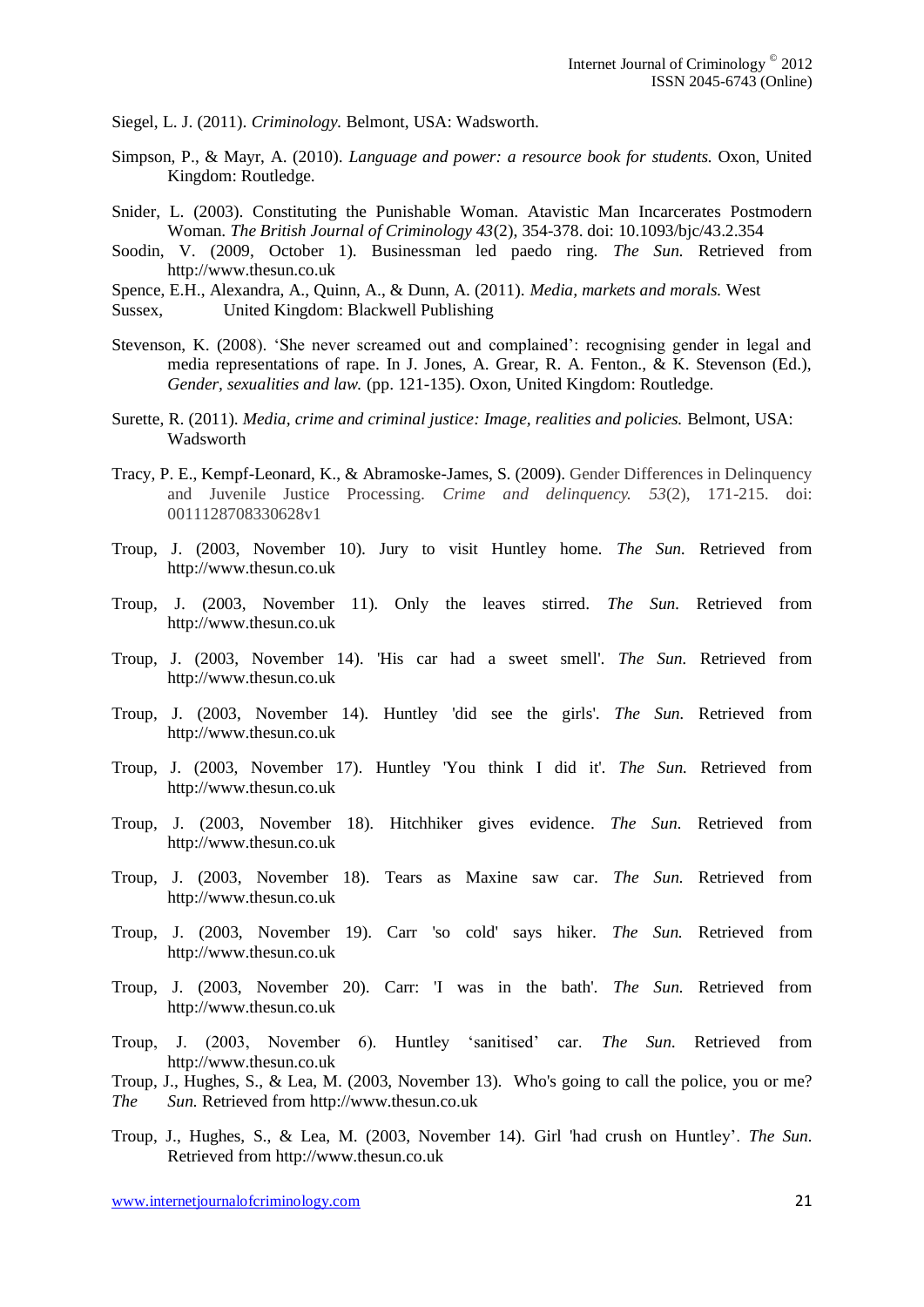Troup, J., Lea, M. & Larcombe, D. (2003, November 6). Huntley buried them so they'd never be found – QC Richard Latham. *The Sun.* Retrieved from http://www.thesun.co.uk

Troup, J., Lea, M. & Larcombe, D. (2003, November 7). Fibres on Huntley clothes. *The Sun.*  Retrieved from http://www.thesun.co.uk

Troup, J., Lea, M. & Larcombe, D. (2003, November 7). I hope they get home OK. *The Sun.*  Retrieved from http://www.thesun.co.uk

- Troup, J., Lea, M. & Larcombe, D. (2003, November 7). Their Man Utd shirts were cut off. *The Sun.*  Retrieved from http://www.thesun.co.uk
- Troup, J., Lea, M., & Hughes, S. (2003, November 12). [Jurors at girls' burial site.](http://www.thesun.co.uk/sol/homepage/news/155050/Jurors-at-girls-burial-site.html) *The Sun.* Retrieved from http://www.thesun.co.uk
- Troup, J., Lea, M., & Larcombe, D. (2003, November 8). Huntley crib card of lies. *The Sun.*  Retrieved from http://www.thesun.co.uk
- Troup, J., Lea, M., & Larcombe, D. (2003, November 8). It is likely they were suffocated. *The Sun.*  Retrieved from http://www.thesun.co.uk

Van Dijk, T.A. (2003). Critical discourse analysis. In D. Schiffrin, D. Tannen & H.E. Hamilton (Ed.), *The handbook of discourse analysis* (pp.352-372)*.* Oxford, United Kingdom: Blackwell Publishing Ltd.

Walklate, S. (2004). *Gender, crime and criminal justice.* Devon, United Kingdom: Willan Publishing.

Weatherby, G. A., Blanche, J., & Jones, R. (2008). The Value of Life: Female Killers & the Feminine Mystique. *Journal of criminology and criminal justice research and education.2*(1). Retrieved from www.scientificjournals.org

Welsh, T., Greenwood, W. & Banks, D. (2007). *McNae's Essential Law for Journalists.* New York, USA: Oxford University Press.

Wykes, M., & Welsh, K. (2009). *Violence, Gender and Justice.* London, UK: Sage Publications Ltd.

Zilney, L. J., & Zilney, L. A. (2009). *Perverts and predators: the making of sexual offending laws.*  Plymouth, United Kingdom: Rowman & Littlefield Publishers, Inc.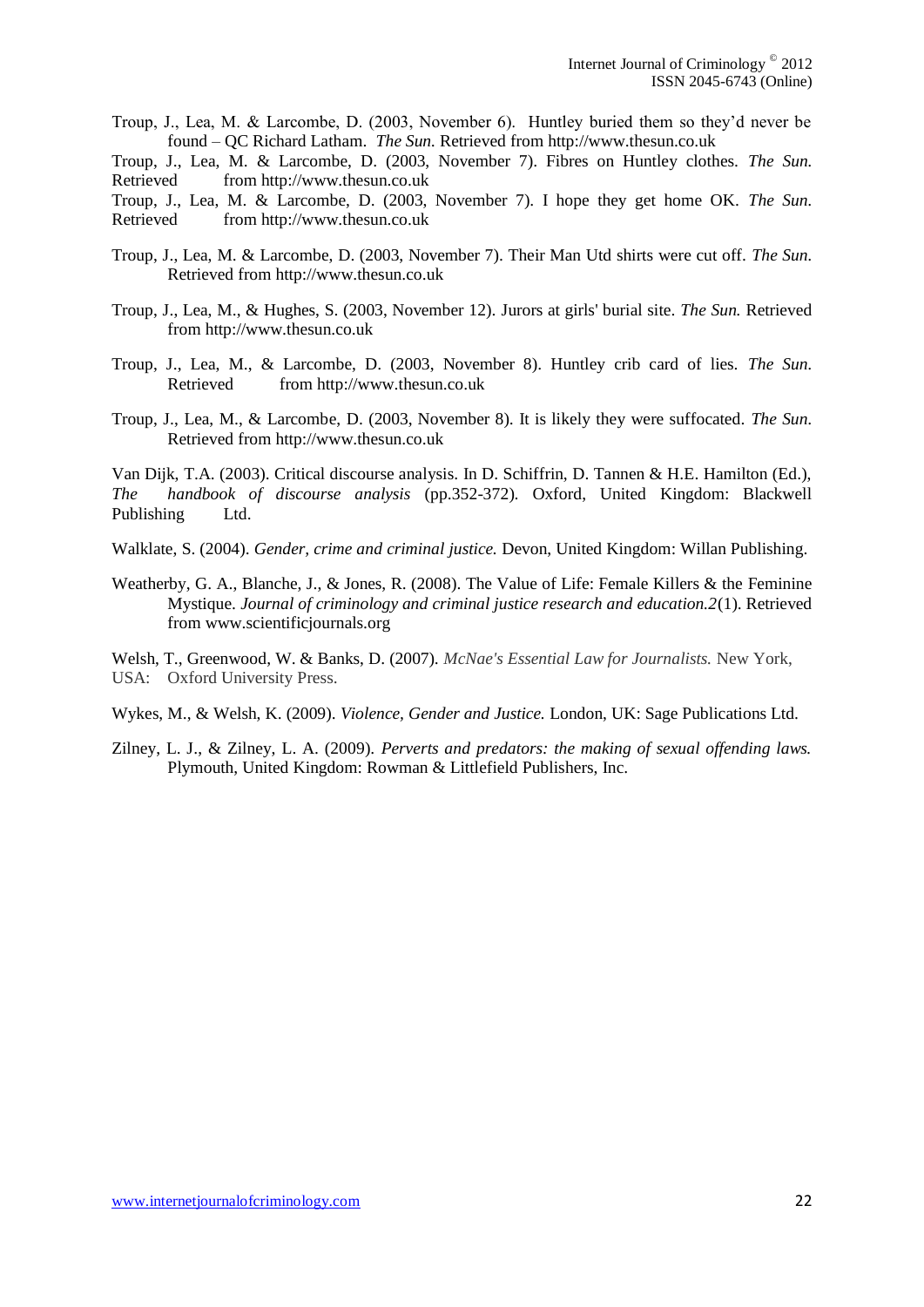**Appendices** 

Appendix A

A Framework for Critical Discourse Analysis (Fairclough, 1995, p.59)

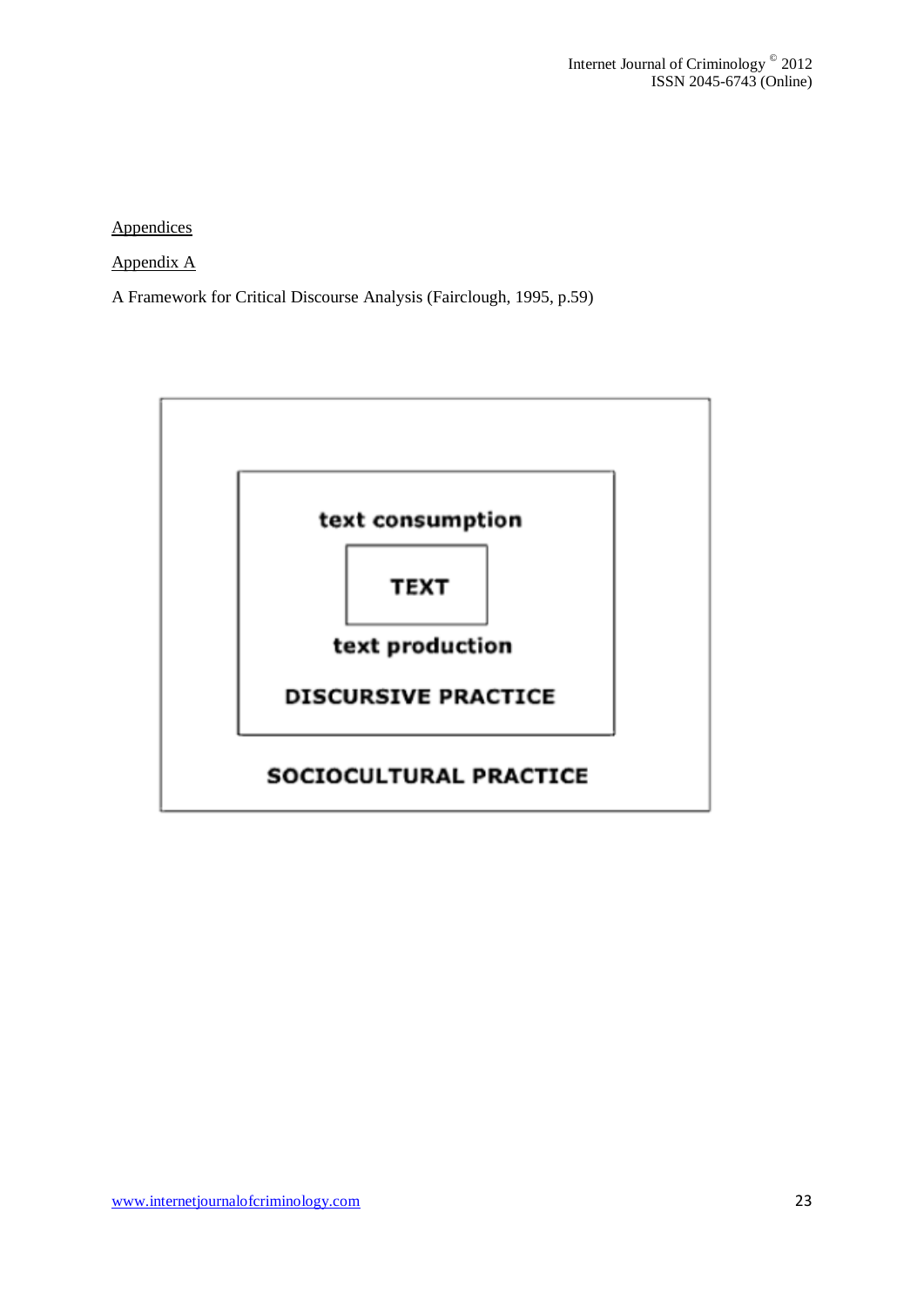#### Appendix B

List of Chosen Headlines regarding Vanessa George and Colin Blanchard

In chronological order starting with the earliest the selected headlines for analysis from *The Sun* are as follows:

'Businessman led paedo ring' (Soodin, 2009)

'Facebook Trio admit sex abuse' (Coles, 2009)

'Judge tells monster: Name your victims' (Coles, 2009)

'Find the fourth Facebook monster' (Patrick, 2009)

'Torment of abuse nursery mums' (Coles, 2009)

'I'll beg evil wife to name abused tots' (Coles, 2009)

'Nursery monster was babysitter too' (Coles, 2009)

'Nursery monster's hubby in 'suicide' bid' (Coles, 2009)

' 'My crimes are disgusting' ' (Coles, 2009)

'Little Ted monster: I'm vile' (Coles, 2009)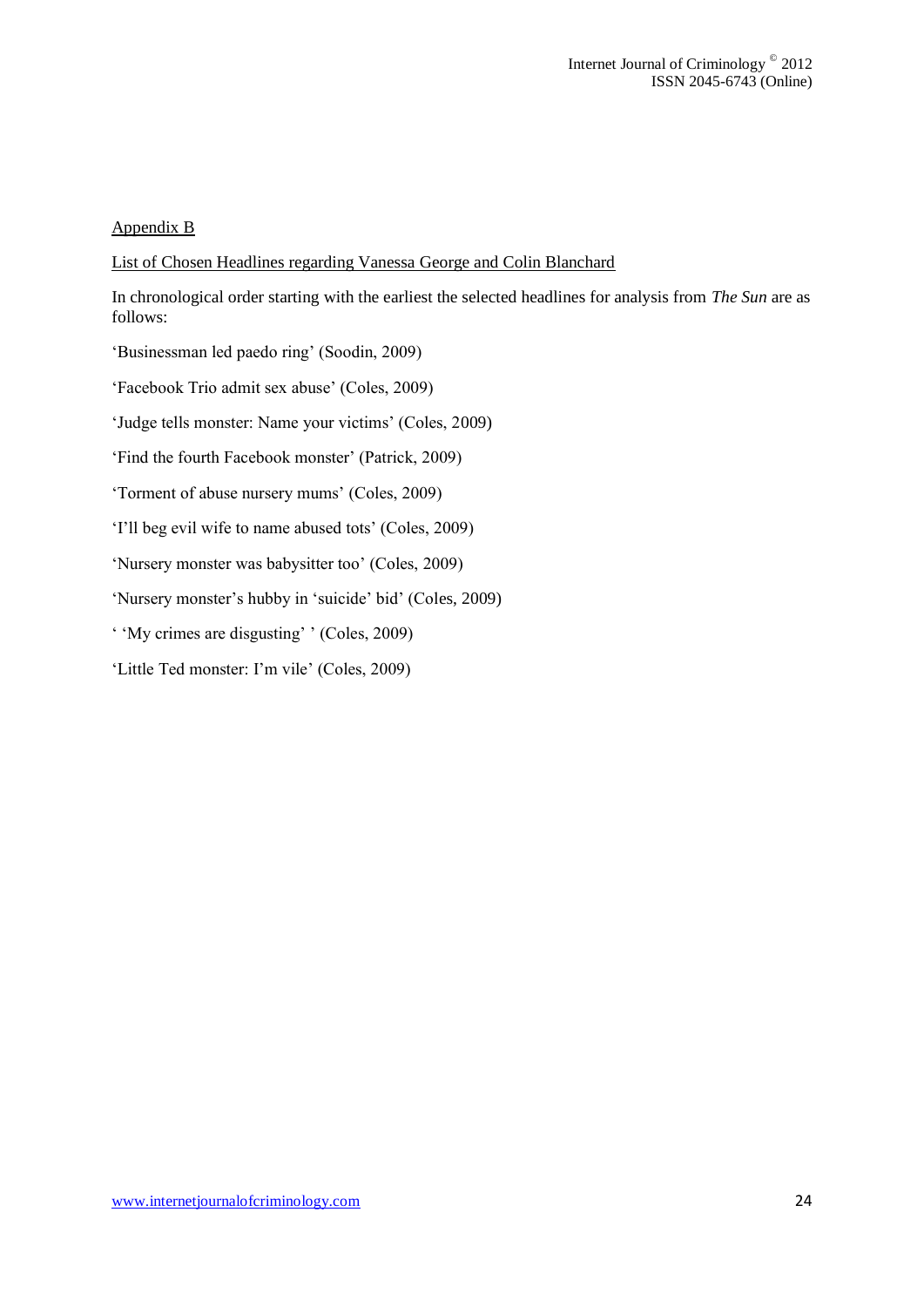#### Appendix C

#### List of Chosen Headlines regarding Maxine Carr and Ian Huntley

In chronological order starting with earliest the selected headlines for analysis from *The Sun* are as follows:

- 'Huntley 'sanitised' car' (Troup, 2003)
- 'Huntley buried them so they'd never be found QC Richard Latham' (Troup, Lea & Larcombe, 2003)

'Fibres on Huntley clothes' (Troup, Lea & Larcombe, 2003)

'I hope they get home OK' Troup, Lea & Larcombe, 2003)

'Their Man Utd shirts were cut off' (Troup, Lea & Larcombe, 2003)

'It is likely they were suffocated' (Troup, Lea & Larcombe, 2003)

'Huntley crib card of lies' (Troup, Lea & Larcombe, 2003)

'Jury to visit Huntley home' (Troup, 2003)

'Only the leaves stirred' (Troup, 2003)

['Jurors at girls' burial site'](http://www.thesun.co.uk/sol/homepage/news/155050/Jurors-at-girls-burial-site.html) (Troup, Lea & Hughes, 2003)

'QC shows jury Huntley's home' (Lea, Hughes & Troup, 2003)

'Who's going to call the police, you or me?' (Troup, Hughes & Lea, 2003)

'Girl 'had crush on Huntley' (Troup, Hughes & Lea, 2003)

'Huntley 'did see the girls'' (Troup, 2003)

''His car had a sweet smell'' (Troup, 2003)

'Huntley 'You think I did it'' (Troup, 2003)

'Tears as Maxine saw car' (Troup, 2003)

- [Hitchhiker gives evidence](http://www.thesun.co.uk/sol/homepage/news/154993/Hitchhiker-gives-evidence.html) (Troup, 2003)
- ''He started to woo media'' (Hughes, 2003)

''He had three scratches on his face ... he said his dog made them'' (Lea & Troup, 2003)

'What Huntley told media' (Hughes, 2003)

'Carr 'so cold' says hiker' (Troup, 2003)

'Huntley 'gave name'' (Hughes, 2003)